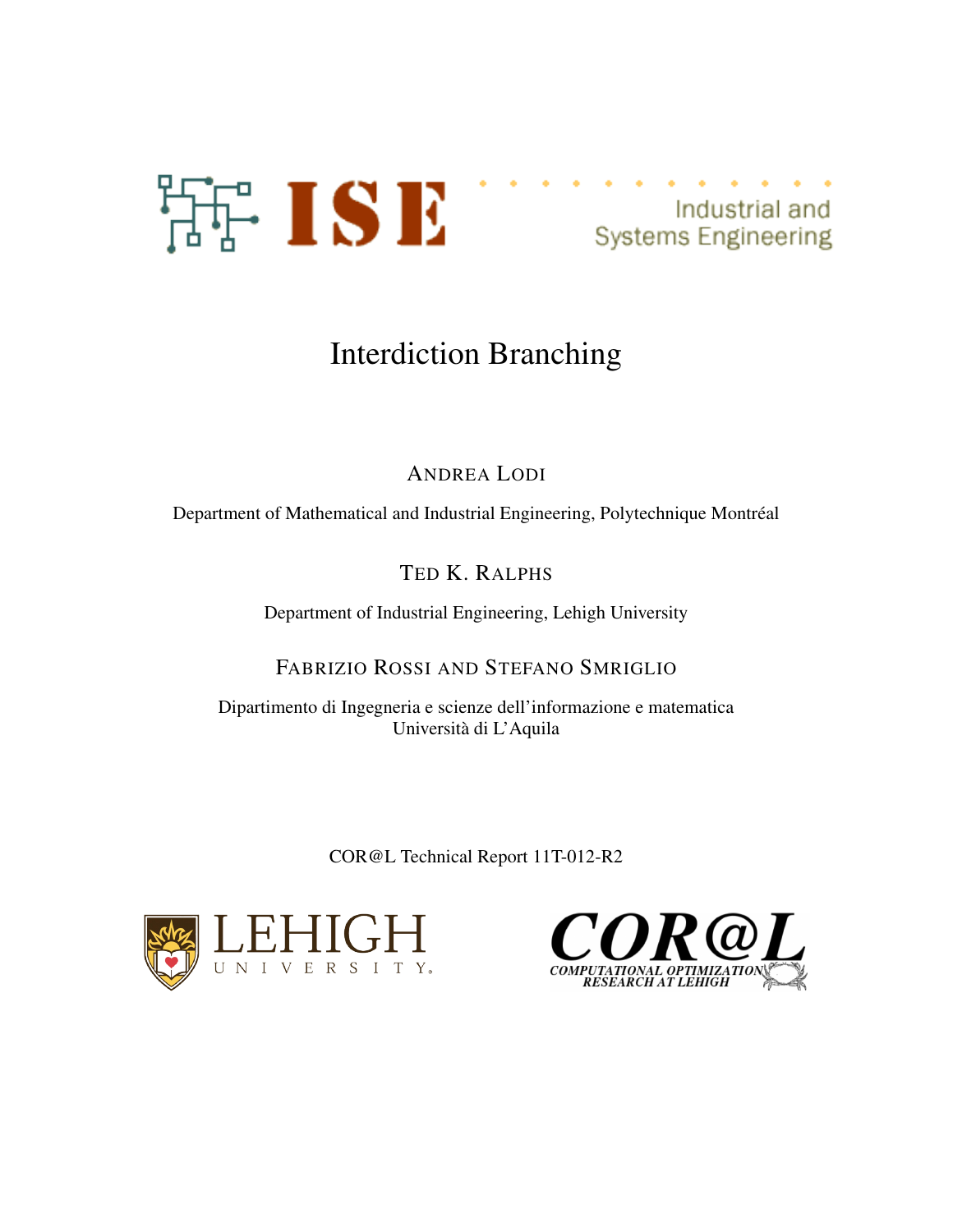## Interdiction Branching

## ANDREA LODI\*<sup>1</sup>, Ted K. Ralphs<sup>†2</sup>, Fabrizio Rossi<sup>‡3</sup>, and STEFANO SMRIGLIO<sup>§3</sup>

<sup>1</sup>Department of Mathematical and Industrial Engineering, Polytechnique Montréal <sup>2</sup>Department of Industrial Engineering, Lehigh University <sup>3</sup>Dipartimento di Ingegneria e scienze dell'informazione e matematica, Università di L'Aquila

> Original Publication: November 21, 2009 Last Revised: September 29, 2011

#### Abstract

This paper introduces *interdiction branching*, a new branching method for binary integer programs that is designed to overcome the difficulties encountered in solving problems for which branching on variables is inherently weak. Unlike traditional methods, selection of the disjunction in interdiction branching takes into account the best feasible solution found so far. In particular, the method is based on computing an *improving solution cover*, which is a set of variables of which at least one must be nonzero in any improving solution. From an improving solution cover, we can obtain a branching disjunction with desirable properties. Any minimal such cover yields a disjunction in which multiple variables are fixed in each child node and for which each child node is guaranteed to contain at least one improving solution. Computing a minimal improving solution cover amounts to solving a discrete bilevel program, which is difficult in general. In practice, a solution cover, although not necessarily minimal nor improving, can be found using a heuristic that achieves a profitable trade-off between the size of the enumeration tree and the computational burden of computing the cover. An empirical study on a test suite of difficult binary knapsack and stable set problems shows that an implementation of the method dramatically reduces the size of the enumeration tree compared to branching on variables, yielding significant savings in running times.

<sup>∗</sup>andrea.lodi@polymtl.ca

<sup>†</sup>ted@lehigh.edu

<sup>‡</sup>fabrizio.rossi@univaq.it

<sup>§</sup>stefano.smriglio@univaq.it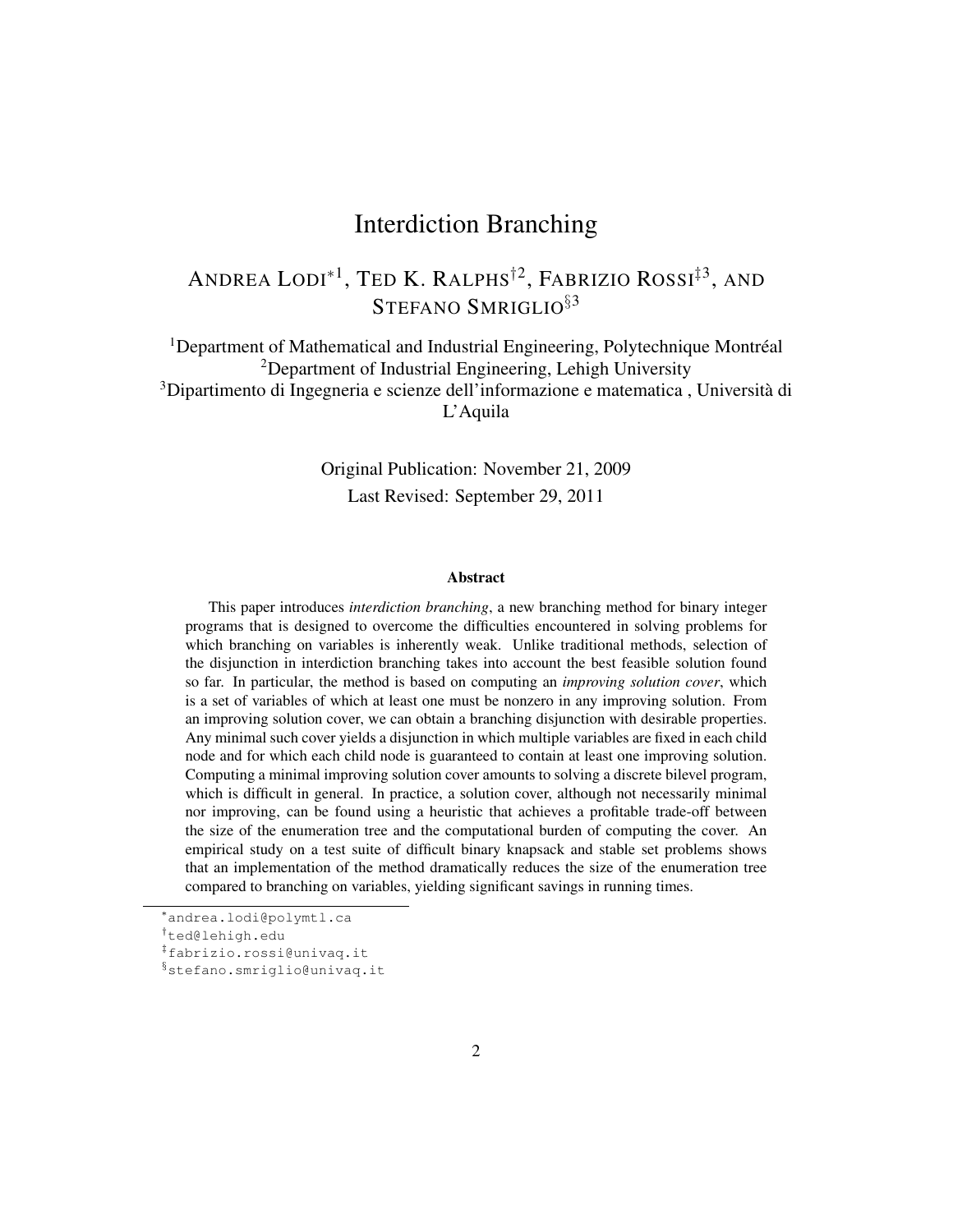## 1 Introduction

We consider mixed integer linear programs (MIPs) of the form

$$
\max\{c^{\top}x \mid Ax \le b, \ x \ge 0, \ x_j \in \{0,1\} \ \forall j \in I^p\},\tag{1}
$$

where  $A \in \mathbb{Q}^{m \times n}$ ,  $c \in \mathbb{Q}^n$ ,  $b \in \mathbb{Q}^m$ , and  $I^p = \{1, \ldots, p\}$ . We denote the set of feasible solutions to (1) by  $\mathcal{F}$ . A key ingredient in branch-and-cut algorithms for solving such binary MIPs is a method of partitioning the search space, referred to as the *branching scheme*. The most popular approach to this is to choose a binary variable  $j \in I^p$  such that  $0 < x_j^* < 1$  in the current optimal solution  $x^*$  to the linear programming (LP) relaxation of (1) and to partition the feasible region using the associated *variable disjunction*, which arises from the fact that  $x_i$  must take on either value one or value zero. The partitioning procedure then consists of creating one new subproblem in which  $x_j$  is fixed to value one (the *left* child of the original problem) and another in which it is fixed to value zero (the *right child* of the original problem). This strategy is referred to in the rest of the paper as *variable branching* or *binary branching*. One of its primary advantages is fast reoptimization, since the child subproblems differ from the parent only in the bound of a single variable. This means the size of the basis does not increase after imposing the disjunction.

It is well-known that the effectiveness of a variable disjunction for branching—typically evaluated by considering the change in the optimal value of the LP relaxations of the two children with respect to that of the parent—depends strongly on the choice of branching variable [1, 10]. One major drawback of the variable branching strategy is that it can produce unbalanced enumeration trees. Indeed, if the branching variable is chosen poorly, then one of the resulting subproblems may be nearly as difficult to solve as the original problem. In some cases, this situation is endemic and cannot easily be avoided because the problem's structure is such that setting any single variable to zero has little effect due to the presence of other variables that are near substitutes.

A possible remedy is to consider branching with *general disjunctions*. This consists in adding a constraint  $\pi^{\top} x \leq \pi_0$  in one child subproblem and a constraint  $\pi^{\top} x \geq \pi_0 + 1$  in the other, where  $\pi_j \in \mathbb{Z}$  for  $j \in I^p$ ,  $\pi_0 \in \mathbb{Z}$ , and  $\pi_0 < \pi^{\top} x^* < \pi_0 + 1$ . Such a branching scheme can result in a dramatic reduction in tree size, as demonstrated in [9, 12, 13]. The major drawbacks of this general approach are the difficulty of choosing an effective branching disjunction and the increased computational burden caused by the additional constraints. A third alternative, which we consider here, is to branch using a multi-term (non-binary) disjunction arising from a judiciously chosen *set* of variables.

*Contribution of the paper*. We present a generalized branching method based on a different rationale and motivated by our attempts to overcome the difficulties discussed above. The method consists in choosing a set  $S$  of variables and fixing each of these variables to one in turn to produce  $|S|$  subproblems. The set S is chosen in such a way that this is a valid branching disjunction, as we describe below. As with many of the procedures that constitute a branch-and-cut algorithm, the branching method presented here has both exact and heuristic variants that allow a tradeoff between strength and computational efficiency. The scheme specifically takes into account both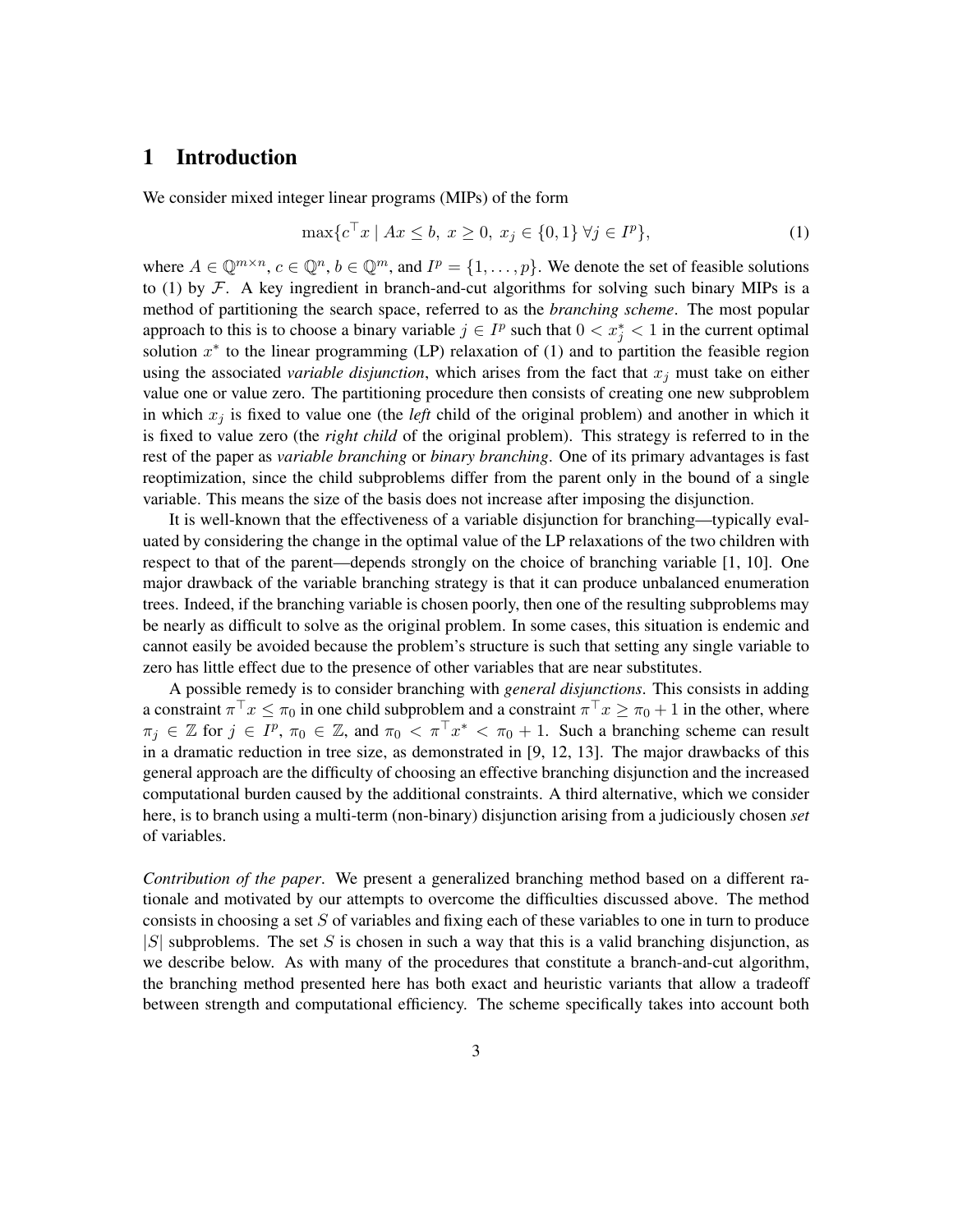the current incumbent value and the lower bound provided by the LP relaxation and can thus be seen as targeting improvements in both the upper and lower bounds. In its strongest form, given the best feasible solution found so far, say  $\bar{x} \in \mathcal{F}$ , the idea is to branch in such a way as to either prove that no improving solution exists in the feasible region of the parent node or produce  $k \geq 2$ child subproblems, each of which is guaranteed to contain an *improving solution*, i.e., a solution with objective function value strictly better than  $\bar{x}$ .

Of course, there is no "free lunch," and the notable difficulty with the exact version of this method is that selecting the branching disjunction requires the solution of a *discrete bilevel programming problem*, which is a very difficult problem in theory as well as in practice. Thus, more practical versions of the method are obtained by solving those bilevel programs heuristically or in a relaxed form. In such a case, despite the weakening of the theoretical properties, the method can still effectively ensure that the bound improvement in the child subproblems is stronger and better balanced than with branching on variables. The bilevel program that constitutes the disjunction selection procedure is one of a special class of bilevel program called an *interdiction problem* and we thus call the method *interdiction branching* (IB).

Interdiction branching has some distinct advantages in practice. First, as in the traditional branching on variables, child subproblems are generated by imposing variable bounds, without introducing additional constraints. Second, in all but one of the  $k$  children, at least two variables are fixed, often yielding a significant improvement in the bound provided by the LP relaxation. In other words, the method is robust with respect to problems with weak LP relaxations or for which variable branching results in one child exhibiting much better bound improvement than the other.

We have developed a branch-and-bound algorithm based on interdiction branching and have performed extensive experiments on a test suite of difficult binary knapsack problem (BKP) and stable set problem (SSP) instances. The results show that the method consistently outperforms a standard branch-and-bound both in terms of size of the enumeration tree and computing time.

The paper is organized as follows. In Section 2, we introduce the necessary definitions, present the method, and analyze its theoretical characteristics. In Section 3, we discuss the bilevel nature of the decision associated with branching and we formulate the interdiction branching problem. Section 6 reports computational results on difficult BKP instances by comparing with standard branch-and-bound and IBM-CPLEX as well. Some concluding remarks are reported in Section 7.

## 2 Interdiction Branching

Although most of the ideas presented in this paper are not restricted to binary programs, the overall approach is much simpler to describe when all variables are integer and restricted to be binary. We therefore address the canonical instance

$$
\max_{x \in \{0,1\}^n} \{c^\top x \mid Ax \le b\}.\tag{2}
$$

in the remainder of the paper using the notation introduced earlier. An underlying motivation for our method is that for many classical combinatorial problems, such as the stable set problem, the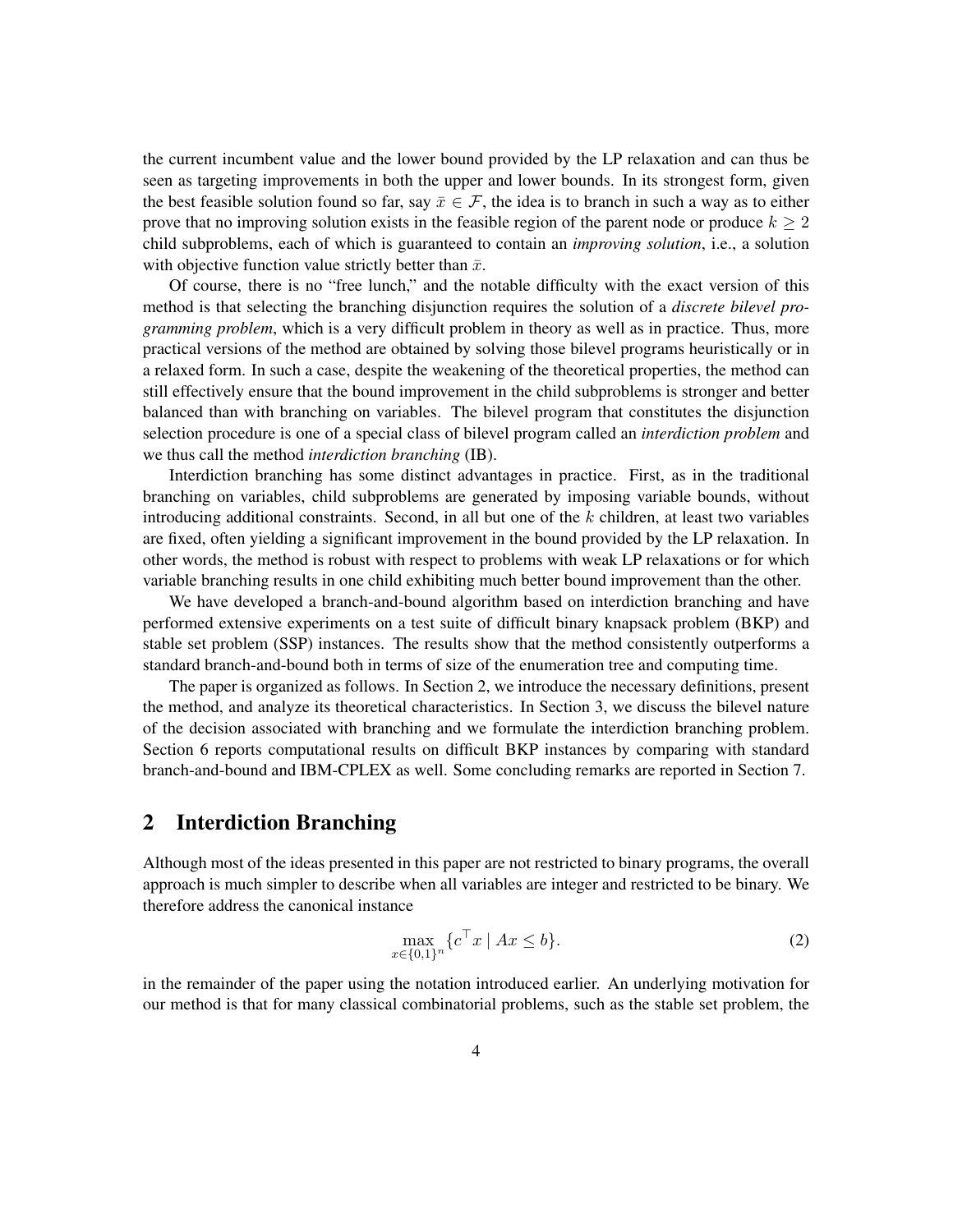set partitioning problem, and the binary knapsack problem, it is the case that standard variable branching results in unbalanced search trees due to the relative ineffectiveness of fixing a variable to zero. This is mainly because avoiding the use of a specific variable is usually not very costly in the LP relaxation, particularly at higher levels in the tree and/or in the presence of symmetry. The effect is generally to produce one (strong) child node with a substantially improved bound and another (weak) child node in which the bound remains nearly the same<sup>1</sup>.

Let us denote the set of variable indices by  $I^n = \{1, \ldots, n\}$  and characterize a node a of the branch-and-bound tree by the indices  $F_1^a$  of variables fixed to one and  $F_0^a$  of variables fixed to zero at node a. The resulting set of free variables is denoted by  $N^a = I^n \setminus (F_0^a \cup F_1^a)$ , while the set of feasible solutions to subproblem a is denoted by  $\mathcal{F}^a$ . Finally, let  $\bar{x} \in \mathcal{F}$  be the *incumbent* solution, that is, the best feasible solution found so far, and let  $\bar{z} = c^{\top} \bar{x}$  be its value. In what follows, any feasible solution  $\tilde{x} \in \mathcal{F}$  such that  $c^{\top} \tilde{x} > \bar{z}$  is referred to as an *improving solution*. We also denote by  $\mathcal{F}^a(\bar{z})$  the set of improving solutions at subproblem a with respect to the incumbent value  $\bar{z}$ .

Interdiction branching is an  $n$ -ary branching strategy based on the following principle. Given an index set  $S \subseteq N^a$ , the feasible region  $\mathcal{F}^a$  of a given subproblem can be split into  $|S| + 1$ subproblems, the first |S| of these obtained by fixing to one each variable  $x_i$ ,  $i \in S$  in turn and the last obtained by fixing all variables in  $S$  to zero. Formally, the disjunction

$$
x_{i_1} = 1 \lor x_{i_2} = 1 \lor \dots \lor x_{i_{|S|}} = 1 \lor \sum_{i \in S} x_i = 0 \tag{3}
$$

is satisfied by all feasible solutions. This disjunction can be strengthened so as to induce a partition of  $\mathcal{F}^a$ . Indeed, for any sequence  $(i_1, \ldots, i_{|S|})$ , the disjunction

$$
x_{i_1} = 1 \vee (x_{i_2} = 1 \wedge x_{i_1} = 0) \vee \ldots \vee (x_{i_{|S|}} = 1 \wedge x_{i_1} = 0 \wedge \ldots \wedge x_{i_{|S|-1}} = 0) \vee \sum_{i \in S} x_i = 0 \tag{4}
$$

is still valid and represents a partition of  $\mathcal{F}^a$ . The key to effectiveness of the method is the way in which the set S is chosen. The method exhibits very strong theoretical properties when the set S is chosen to be an *improving solution cover*, as described in the next section.

#### 2.1 Theoretical Properties

We say that a variable index  $i \in I^n$  covers a feasible solution  $\hat{x} \in \mathcal{F}$  if  $\hat{x}_i = 1$ , and that an index set  $S$  covers a set of solutions  $X$  if every solution in  $X$  is covered by at least one index in S. Furthermore,  $S(\hat{x}) \subseteq S$  denotes the set of indices in S covering the solution  $\hat{x} \in X$ . Let us consider a subproblem a and assume that  $\mathcal{F}^a(\bar{z}) \neq \emptyset$ .

**Definition 1.** An improving solution cover *for* a *with respect to*  $\bar{z}$  *is an index set*  $S^a(\bar{z}) = \{i_1, \ldots, i_{|S^a(\bar{z})|}\} \subseteq N^a$  covering  $\mathcal{F}^a(\bar{z})$ .

<sup>&</sup>lt;sup>1</sup>In cases for which fixing variables to zero is strong and fixing to one is not, one can always complement the variables.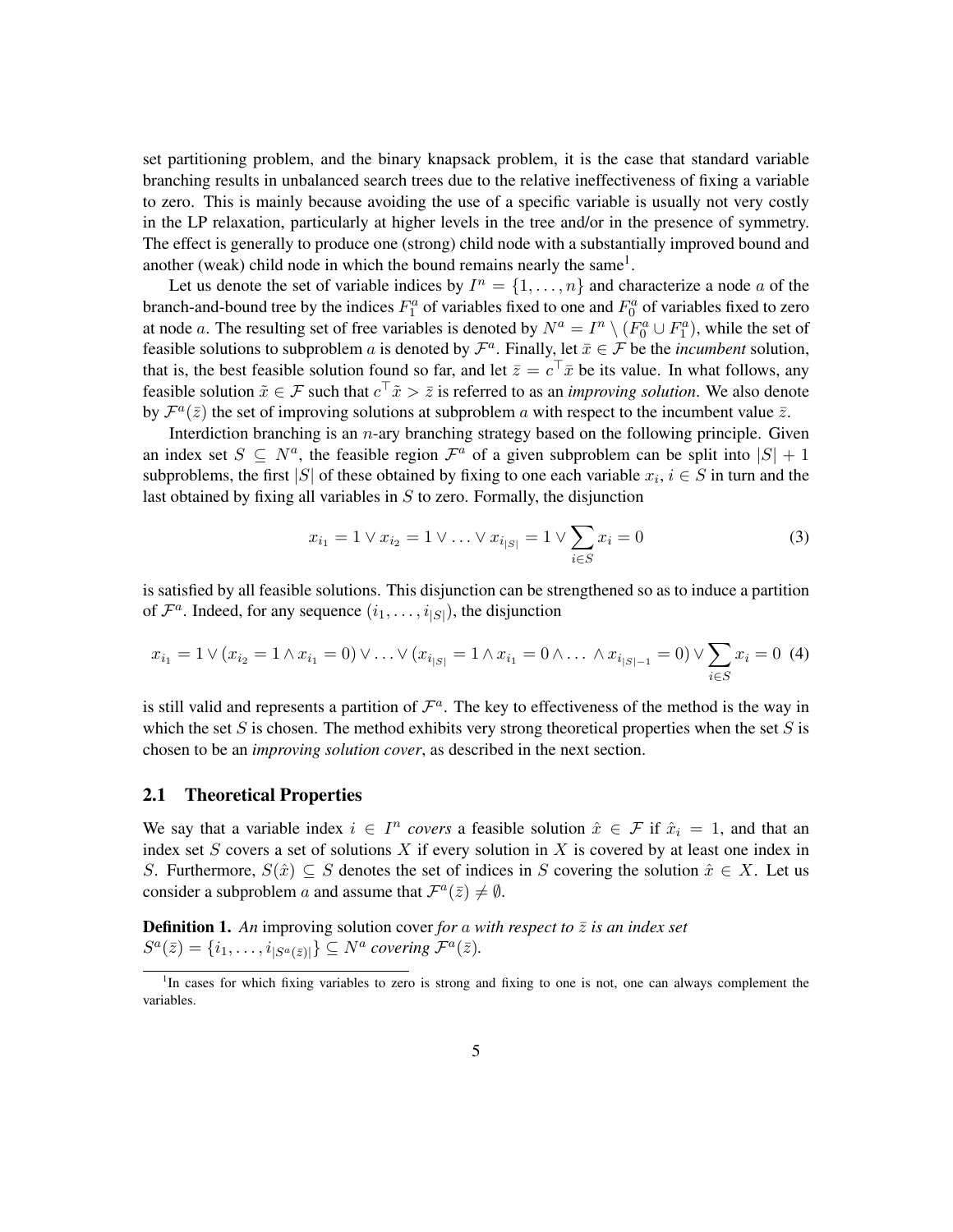Note that an improving solution cover may not exist. However, this occurs if and only if either  $\mathcal{F}^{a}(\bar{z}) = \emptyset$  or there exists a member of  $\mathcal{F}^{a}(\bar{z})$  for which  $x_k = 0$  for all  $k \in N^a$ . The second condition can be easily checked and the incumbent updated. Therefore, in the remainder of the paper we make the following assumption.

**Assumption 1.** For any subproblem a, either  $\mathcal{F}^a(\bar{z}) = \emptyset$  or at least one nonempty improving *solution cover exists.*

Interdiction branching is based on the computation of an improving solution cover  $S^a(\bar{z})$ , which can then be exploited by taking  $S = S<sup>a</sup>(\bar{z})$  in disjunction (4). By construction, the subproblem in which all variables in  $S^a(\bar{z})$  are set to zero does not contain improving solutions and need not be explored. As a consequence, the disjunction (4) can be strengthened to

$$
x_{i_1} = 1 \lor (x_{i_2} = 1 \land x_{i_1} = 0) \lor \dots \lor (x_{i_{|S^a(\bar{z})|}} = 1 \land x_{i_1} = 0 \land \dots \land x_{i_{|S^a(\bar{z})|-1}} = 0)
$$
 (5)

The resulting branching method is summarized in Algorithm 1.

| <b>Algorithm 1</b> Interdiction Branching: General Scheme |                                                                                                                                                    |  |  |  |  |  |  |  |
|-----------------------------------------------------------|----------------------------------------------------------------------------------------------------------------------------------------------------|--|--|--|--|--|--|--|
| Input:                                                    | Subproblem $a = (F_1^a, F_0^a)$ , incumbent value $\overline{z}$ .                                                                                 |  |  |  |  |  |  |  |
| Output:                                                   | A set of child subproblems.                                                                                                                        |  |  |  |  |  |  |  |
| Step 1.                                                   | Attempt to compute an improving solution cover $S^a(\bar{z})$ .                                                                                    |  |  |  |  |  |  |  |
| Step 2.                                                   | If $\mathcal{F}^a(\bar{z}) = \emptyset$ , then prune a. STOP.                                                                                      |  |  |  |  |  |  |  |
| Step 3.                                                   | Otherwise, choose a sequence $(i_1, \ldots, i_{ S^a(\bar{z}) }).$                                                                                  |  |  |  |  |  |  |  |
| Step 4.                                                   | Return subproblems $(F_1^a \cup \{i_1\}, F_0^a), (F_1^a \cup \{i_2\}, F_0^a \cup \{i_1\}), \ldots, (F_1^a \cup \{i_{ S^a(\bar{z}) }\}, F_0^a \cup$ |  |  |  |  |  |  |  |
|                                                           | $\{1_1,\ldots,i_{ S^a(\bar{z}) -1}\}\.$                                                                                                            |  |  |  |  |  |  |  |

Obviously, the main challenge is in computing the solution cover in Step 1. The remainder of the paper is devoted to discussing the details of how this is done. Note that Step 1 implicitly includes testing whether an improving solution is obtained by setting  $x_k = 0$ ,  $\forall k \in N^a$ . If this is the case, the incumbent solution is updated and the search is repeated. Thus, the test in Step 2 is the same as asking whether there exists an improving solution cover.

The strength of interdiction branching is captured by the following property.

**Theorem 1.** If  $S^a(\bar{z})$  is a minimal improving solution cover<sup>2</sup>, then each term of the disjunction (5) is satisfied by at least one solution in  $\mathcal{F}^a(\bar{z})$ .

**Proof.** Given the sequence  $(i_1, \ldots, i_{|S^a(\bar{z})|})$  and a solution  $\hat{x} \in \mathcal{F}^a(\bar{z})$ , we denote by  $r(\hat{x})$ the index of the term of the disjunction for which  $r(\hat{x}) = \arg \min_{k=1,\dots,S^a(\bar{z})} \{i_k \in S(\hat{x})\}\.$  If the cover is minimal, then for each index  $r \in S^a(\bar{z})$ , we must have  $r = r(\hat{x})$  for at least one solution

<sup>&</sup>lt;sup>2</sup>An improving solution cover  $S^a(\bar{z})$  is said to be *minimal* if  $S^a(\bar{z}) \setminus \{i\}$  is not an improving solution cover for any  $i \in S^a(\bar{z}).$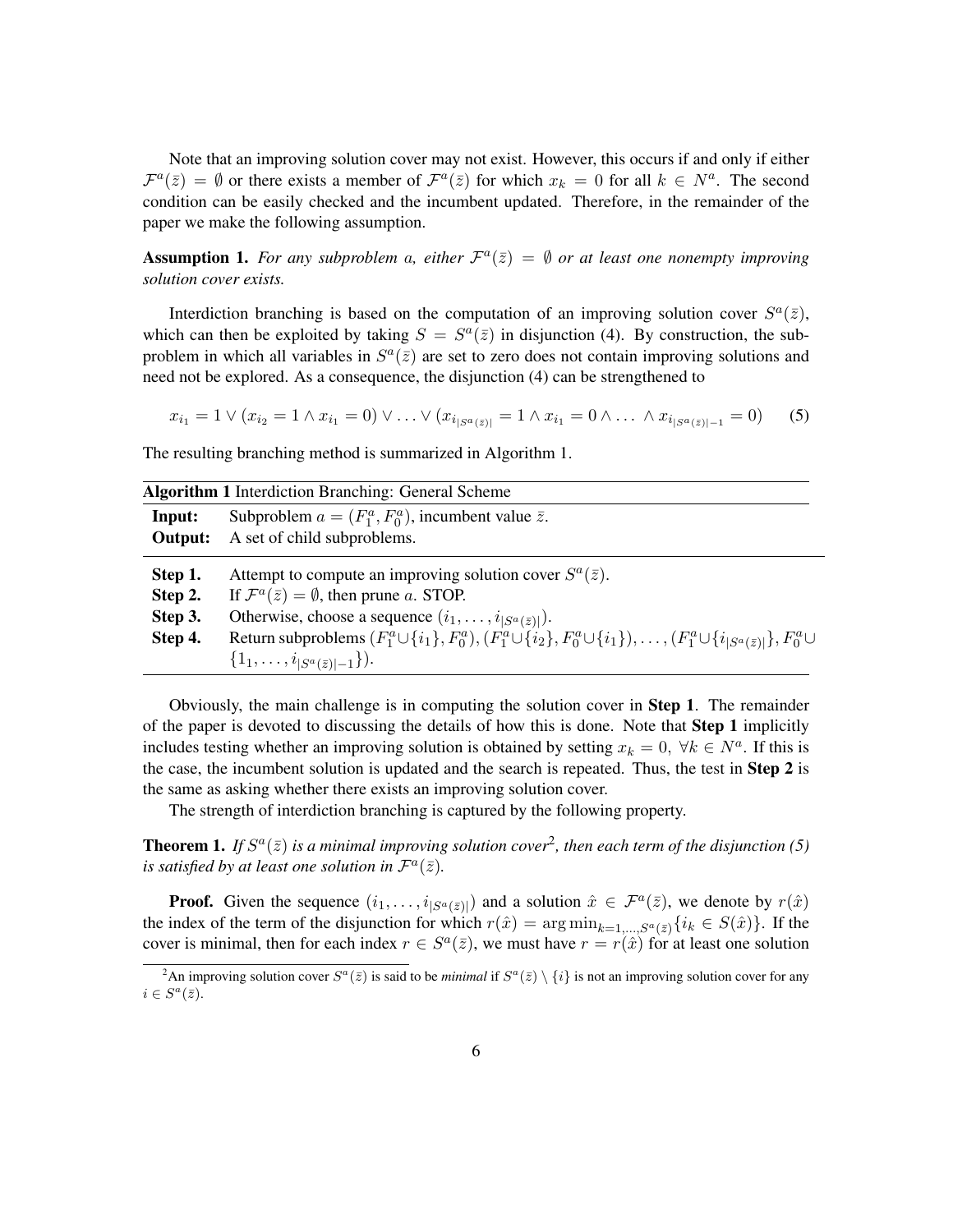$\hat{x} \in \mathcal{F}^a(\bar{z})$  (otherwise r could be removed while  $\mathcal{F}^a(\bar{z})$  is still covered). Therefore, each term of the disjunction (5) is satisfied by at least one solution in  $\mathcal{F}^a(\bar{z})$ .  $\Box$ 

As a consequence, interdiction branching generates a set of child subproblems inducing a partition of the set  $\mathcal{F}^a(\bar{z})$  of the improving solutions into non-empty subsets. This has an important consequence on the size of the enumeration tree. Indeed, an upper bound on the total number of generated subproblems can be provided as a function of the number of improving solutions, though we need to be precise about exactly how the subproblems are counted to prove this result.

Specifically, when  $|S^a(\bar{z})| = 1$ , disjunction (5) has a single term. Therefore, a (single) variable is fixed to one and no branching occurs. In this case, we do not count this as a new subproblem, but consider it to be the fixing of a variable in the parent node. We refer to this situation as *interdiction fixing*. A special case arises when  $|\mathcal{F}^a(\bar{z})| = 1$ . If we denote by  $\tilde{x}$  the unique improving solution contained in  $\mathcal{F}^{a}(\bar{z})$ , the procedure first tosts whether  $\tilde{x}_i = 0$  for all  $i \in \mathcal{N}^a$ . If this i contained in  $\mathcal{F}^a(\bar{z})$ , the procedure first tests whether  $\tilde{x}_i = 0$  for all  $i \in N^a$ . If this is the case,  $\tilde{x}$  is found immediately and no improving colutions remain. Otherwise, all minimal improving colution found immediately and no improving solutions remain. Otherwise, all minimal improving solution covers will have cardinality one and through successive application of interdiction fixing,  $\tilde{x}$  will again be found. Hence, if branching occurs, there must exist at least two improving solutions.

Let us denote the root node by 0 and  $\mathcal{F}^0(\bar{z})$  the set of improving solutions at the root node with respect to a given incumbent value  $\bar{z}$ . We can now prove that:

**Corollary 1.** The number of subproblems generated by interdiction branching is at most  $2|\mathcal{F}^0(\bar{z})|$  – 1*.*

**Proof.** The largest enumeration tree is produced when interdiction branching always results in a binary branching where (i)  $|\mathcal{F}^{a}(\bar{z})| - 1$  improving solutions belong to one subproblem and just one solution belongs to the other subproblem and (ii) the solution that is the unique optimum in its subproblem is no better than any of the  $|\mathcal{F}^{a}(\bar{z})| - 1$  solutions in the other node. Subproblems including a unique improving solution will be pruned after a sequence of (interdiction) fixings. In this worst case, the branching process stops at depth  $|\mathcal{F}^0(\bar{z})| - 1$  after  $2|\mathcal{F}^0(\bar{z})| - 2$  nodes have been generated. When we include the root node, the result follows.

### 3 Improving Solution Covers and Bilevel Programming

Algorithm 1 requires a method to either prove that  $\mathcal{F}^a(\bar{z}) = \emptyset$  or compute an improving solution cover  $S^a(\bar{z})$ . This task can be carried out without computing the set of improving solutions explicitly, by solving a bilevel programming problem. Consider a generic subproblem a and let  $\bar{z}$  be the current incumbent solution. We have the following characterization for an improving solution cover  $S^a(\bar{z})$ .

**Theorem 2.** A nonempty index set  $S^a(\bar{z}) \subseteq N^a$  is an improving solution cover for a with respect *to*  $\bar{z}$  *if and only if* 

$$
\max_{x \in \{0,1\}^n} \{ c^\top x \mid x \in \mathcal{F}^a, x_i = 0 \text{ for all } i \in S^a(\bar{z}) \} \le \bar{z}.\tag{6}
$$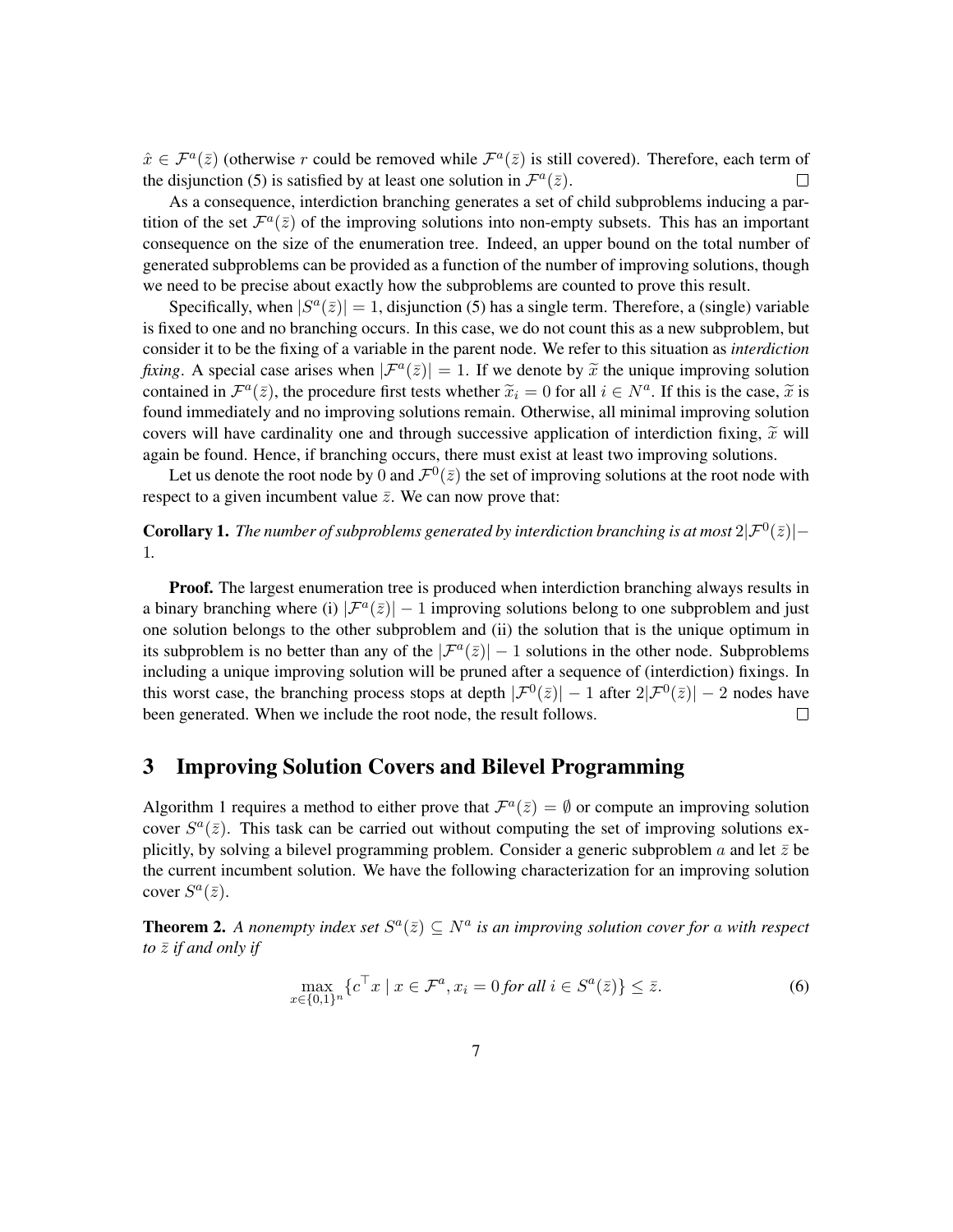**Proof.** Recalling Assumption 1, if condition (6) holds, then no solution  $\hat{x} \in \mathcal{F}^a(\bar{z})$  can exist such that  $\hat{x}_i = 0, \forall i \in S^a(\bar{z})$ . Thus,  $S^a(\bar{z})$  is a solution cover for a with respect to  $\bar{z}$ . If  $S^a(\bar{z})$  is an improving solution cover for a with respect to  $\bar{z}$ , then at least one variable  $x_i, i \in S^a(\bar{z})$  must assume value one to obtain a solution in  $\mathcal{F}^a(\bar{z})$ . Thus, condition (6) holds.  $\Box$ 

Thanks to the above result, the problem of computing the smallest improving solution cover admits a straightforward bilevel programming formulation. Let  $x_i$   $(i \in I<sup>n</sup>)$  be an original variable and  $y_i$  a binary artificial variable taking value one if index i is in the improving solution cover  $S^a(\bar{z})$  and zero otherwise. Let us consider the following *interdiction branching problem* (IBP):

$$
\min \sum_{i \in I^n} y_i \tag{7}
$$

$$
\sum_{i \in I^n} c_i x_i \le \bar{z} \tag{8}
$$

$$
y \in \{0,1\}^n \tag{9}
$$

$$
x \in \arg\max_{x} c^{\top} x \tag{10}
$$

$$
x_i + y_i \le 1, \ i \in I^n \tag{11}
$$

$$
x \in \mathcal{F}^a. \tag{12}
$$

The lower-level problem includes the original constraints (12) plus the interdiction constraints (11) that enforce that the variables in the cover are fixed to zero in the original problem. The upperlevel problem has only one constraint, namely, constraint (8), which imposes that the set defined by variables  $y$  is a cover, according to Theorem 2. The objective function enforces that a minimum cardinality improving solution cover is identified.

Note that if the optimal value to IBP is zero, then no improving solution exists with respect to the incumbent value  $\bar{z}$ , that is,  $\mathcal{F}^a(\bar{z}) = \emptyset$  and subproblem a can be pruned (**Step 1** in Algorithm 1). Moreover, IBP may be infeasible in the case that an improving solution can be obtained by setting  $x_k = 0$ ,  $\forall k \in N^a$ . Indeed, there is no way in this case of forcing the optimal solution value of the lower level integer problem to be smaller than the incumbent value by fixing variables to zero, so constraint (8) cannot be satisfied. However, as briefly mentioned in the previous section, it is better in practice to simply check for such a condition by solving the corresponding linear program and possibly updating the incumbent solution before considering the bilevel program.

Three main goals are achieved by IBP with respect to the bound of the LP relaxation: (i) in case of unbalanced branching decisions (recall the discussion at the beginning of Section 2), the child nodes associated with all but the right-most term of disjunction (4) are "strong" in the sense that at least one variable is fixed to one; (ii) by constraint (8), we can force the right-most branching node, the "weak" one, to be immediately pruned by bound; and (iii) in addition to having one variable fixed to one, every branching node but the left-most one has at least one variable fixed to zero.

In the remainder of the paper, we use the binary knapsack problem to illustrate a number of concepts. The binary knapsack problem is one of the most well-known combinatorial optimization problems and we introduce it here for completeness. Given a set  $N = \{1, \ldots, n\}$  of items with a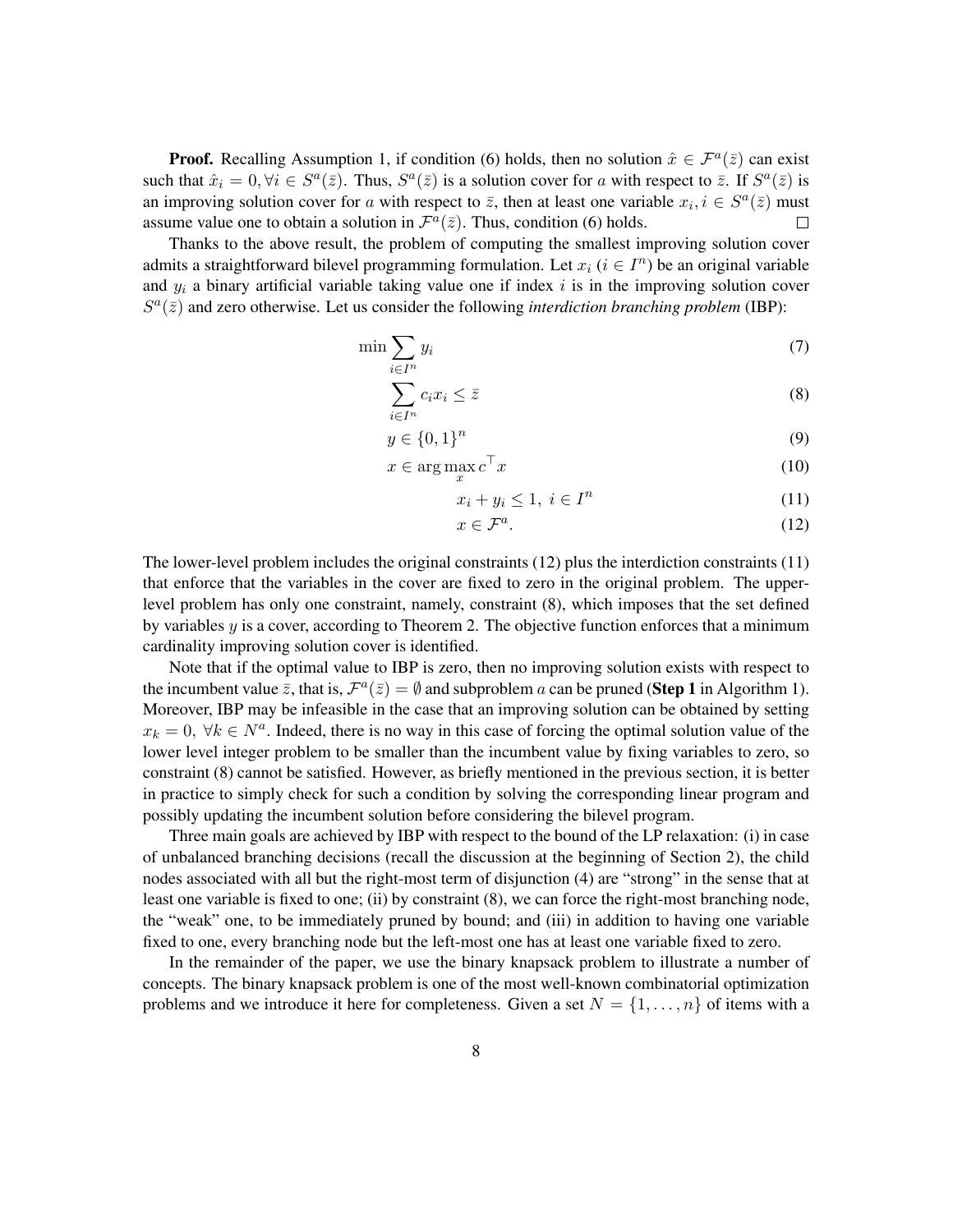profit  $p_j$  and weight  $w_j$  associated with each item  $j \in N$ , one is required to select a subset of items such that the overall profit of the selected items is maximized and the sum of the weights of the selected items does not exceed a given capacity C.

We report in the following example a small BKP instance together with the branch-and-bound tree obtained by an implementation of Algorithm 1 in which we compute minimal covers in Step 1.

#### Example 1. *Given the BKP instance*

max  $19620x_1 + 13407x_2 + 10464x_3 + 7521x_4 + 16848x_5 + 15876x_6 + 4860x_7 + 2592x_8$  $1680x_1 + 1148x_2 + 896x_3 + 644x_4 + 1456x_5 + 1372x_6 + 420x_7 + 224x_8 \leq 2613$  $x \in \{0,1\}^8,$ 

*and using the (initial) incumbent solution*  $\bar{x}_1 = \bar{x}_4 = 1$  *of value*  $\bar{z} = 27141$  *one has:* 

**Root node:**  $F_0^0 = \emptyset$ ,  $F_0^1 = \emptyset$ *List of improving solutions:*

*Variables Objective Variables* 

$$
F_D^0 = \{1, 2, 3\}, F_D^1 = \{4, 7\}.
$$

**Node D:**  $F_D^0 = \{1, 2, 3\}$ ,  $F_D^1 = \{4, 7\}$ *List of improving solutions:*

| $\{1,3\}$                                                               | 30084 | $\{3, 5\}$    | 27312 |                                                                                               |                  |               |                  |  |  |  |  |
|-------------------------------------------------------------------------|-------|---------------|-------|-----------------------------------------------------------------------------------------------|------------------|---------------|------------------|--|--|--|--|
| $\{1,4,8\}$                                                             | 29733 | $\{3, 5, 8\}$ | 29904 | Variables                                                                                     | <i>Objective</i> | Variables     | <i>Objective</i> |  |  |  |  |
| $\{2, 5\}$                                                              | 30255 | $\{3,6,8\}$   | 28932 | $\{4, 5, 7\}$                                                                                 | 29229            | $\{4, 6, 7\}$ | 28257            |  |  |  |  |
| $\{2,6\}$                                                               | 29283 | $\{4, 5, 7\}$ | 29229 |                                                                                               |                  |               |                  |  |  |  |  |
| $\{2,3,7\}$                                                             | 28731 | $\{4, 6, 7\}$ | 28257 | Minimum cover: $S^D(27141) = \{5,6\}$                                                         |                  |               |                  |  |  |  |  |
| $\{2,4,7,8\}$                                                           | 28380 |               |       | <b>Branching decision:</b>                                                                    |                  |               |                  |  |  |  |  |
| Minimum cover: $S^0(27141) = \{2, 3, 4\}$<br><b>Branching decision:</b> |       |               |       | $F_G^0 = \{1, 2, 3\}, F_G^1 = \{4, 5, 7\};$<br>$F_F^0 = \{1, 2, 3, 5\}, F_F^1 = \{4, 6, 7\}.$ |                  |               |                  |  |  |  |  |
| $F_C^0 = \emptyset, F_C^1 = \{2\};$                                     |       |               |       |                                                                                               |                  |               |                  |  |  |  |  |
| $F_B^0 = \{2\}, F_B^1 = \{3\};$                                         |       |               |       | <b>Node F:</b> $F_F^0 = \{1, 2, 3, 5\}$ , $F_F^1 = \{4, 6, 7\}$                               |                  |               |                  |  |  |  |  |
|                                                                         |       |               |       | Unique improving solution: $\int A \, \beta$ 7) objective                                     |                  |               |                  |  |  |  |  |

**Node A:**  $F_A^0 = \{2, 3\}$ ,  $F_A^1 = \{4\}$ *List of improving solutions:*

 $F_A^0 = \{2, 3\}, F_A^1 = \{4\}.$ 

| $\{1,4,8\}$<br>$\{4, 6, 7\}$<br>29733 |       |
|---------------------------------------|-------|
|                                       | 28257 |
| $\{4, 5, 7\}$<br>29229                |       |

*Minimum cover:*  $S^A(27141) = \{1, 7\}$ *Branching decision:*  $F_E^0 = \{2, 3\}, F_E^1 = \{1, 4\};\$ 

*Unique improving solution:* {4, 6, 7}*, objective value: 28257. Subproblem closed by optimality and incumbent updated to 28257.*

**Node G:**  $F_G^0 = \{1, 2, 3\}$ ,  $F_G^1 = \{4, 5, 7\}$ *Unique improving solution:* {4, 5, 7}*, objective value: 29229. Subproblem closed by optimality and incumbent updated to 29229.*

**Node E:**  $F_E^0 = \{2, 3\}$ ,  $F_E^1 = \{1, 4\}$  *Unique improving solution:* {1, 4, 8}*, objective value 29733.*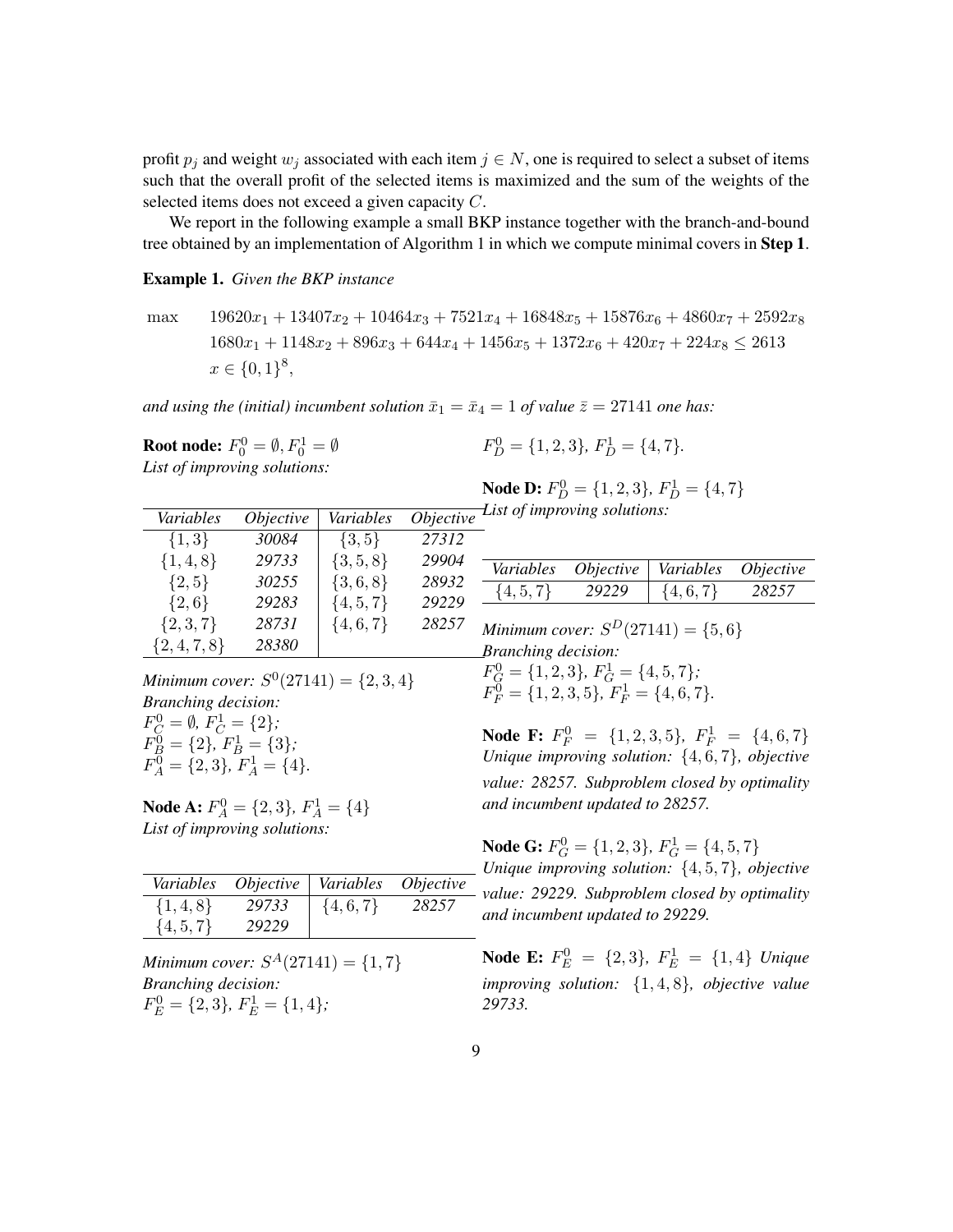

Figure 1: Enumeration tree from exact interdiction branching on BKP example.

*updated to 29733.*

**Node B:**  $F_B^0 = \{2\}$ ,  $F_B^1 = \{3\}$ *List of improving solution:*

| Variables | <i>Objective</i> | Variables     | <i>Objective</i> |
|-----------|------------------|---------------|------------------|
| $\{1,3\}$ | 30084            | $\{3, 5, 8\}$ | 29904            |

*Minimum cover:*  $S^B(29733) = \{1, 5\}$ *Branching decision:*  $F_I^0 = \{2\}, F_I^1 = \{1, 3\};$  $F_H^0 = \{1, 2\}, F_H^1 = \{3, 5\}$ 

*Subproblem closed by optimality and incumbent* **Node H:**  $F_H^0 = \{2\}$ ,  $F_H^1 = \{3, 5\}$  *Unique improving solution:* {3, 5, 8}*, objective value: 29904. Subproblem closed by optimality and incumbent updated to 29904.*

> **Node I:**  $F_I^0 = \{2\}$ ,  $F_I^1 = \{1, 3\}$  *Unique improving solution:* {1, 3}*, objective value: 30084. Subproblem closed by optimality and incumbent updated to 30084.*

**Node C:**  $F_C^0 = \emptyset$ ,  $F_C^1 = \{2\}$  *Unique improving solution:* {2, 5}*, objective value: 30255. Subproblem closed by optimality and incumbent updated to 30255.*

*The resulting enumeration tree is depicted in Figure 1.*

*A textbook branch-and-bound implementation with standard variable branching (initialized with the same incumbent of value*  $\bar{z} = 27141$ *) yields the enumeration tree drawn in Figure 2 when applied to the same BKP instance (the MIP solver CPLEX, used for comparison in Section 6, explores 60 nodes.) In the figure, square nodes represent subproblems pruned by infeasibility, while circle nodes those pruned by optimality. Note that no nodes are pruned by bound. One specific feature of this BKP instance is that this still holds if an optimal solution is provided at the root node of the standard branch-and-bound. Therefore, the enumeration tree does not change in this case.*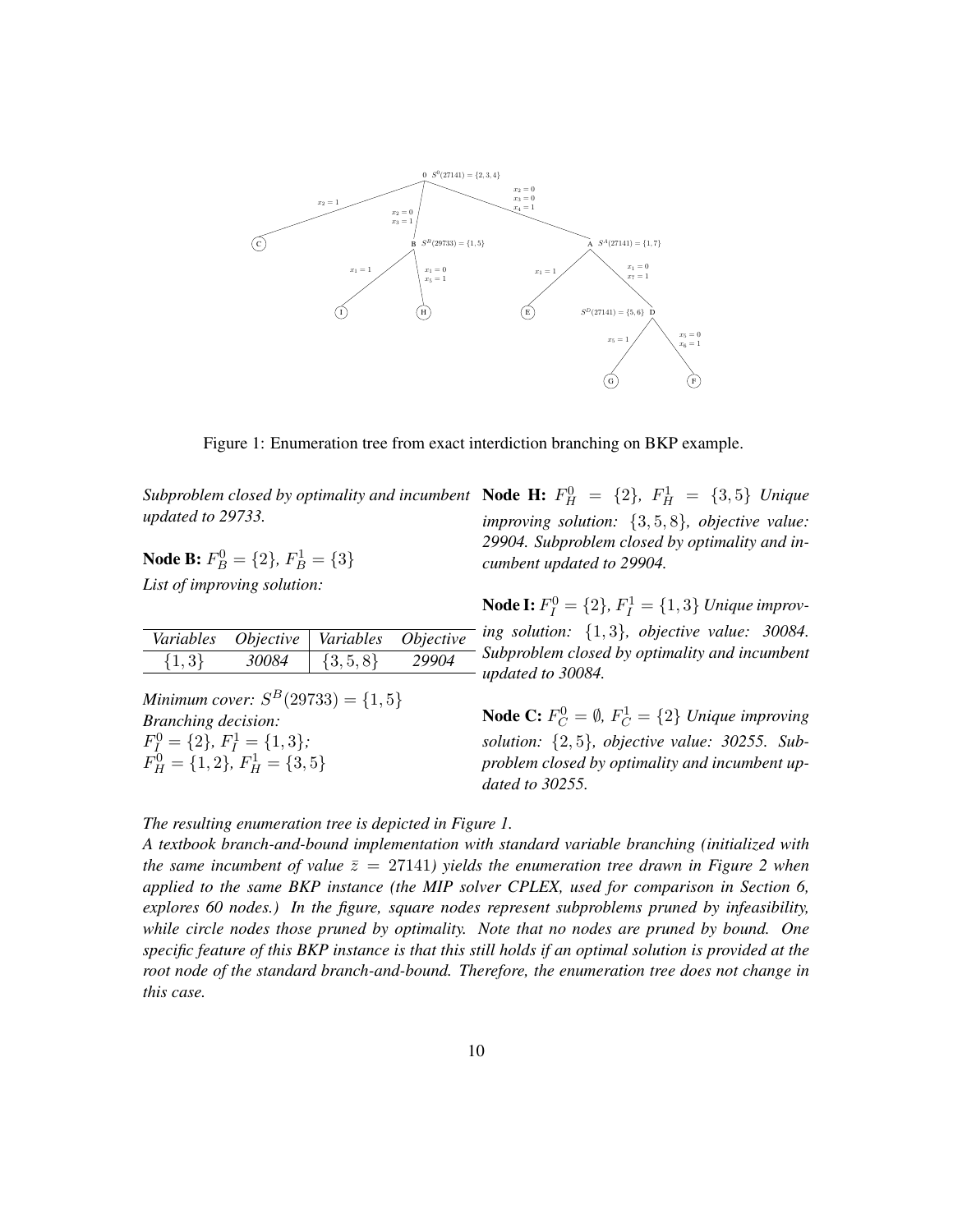

Figure 2: Enumeration tree from branching on variables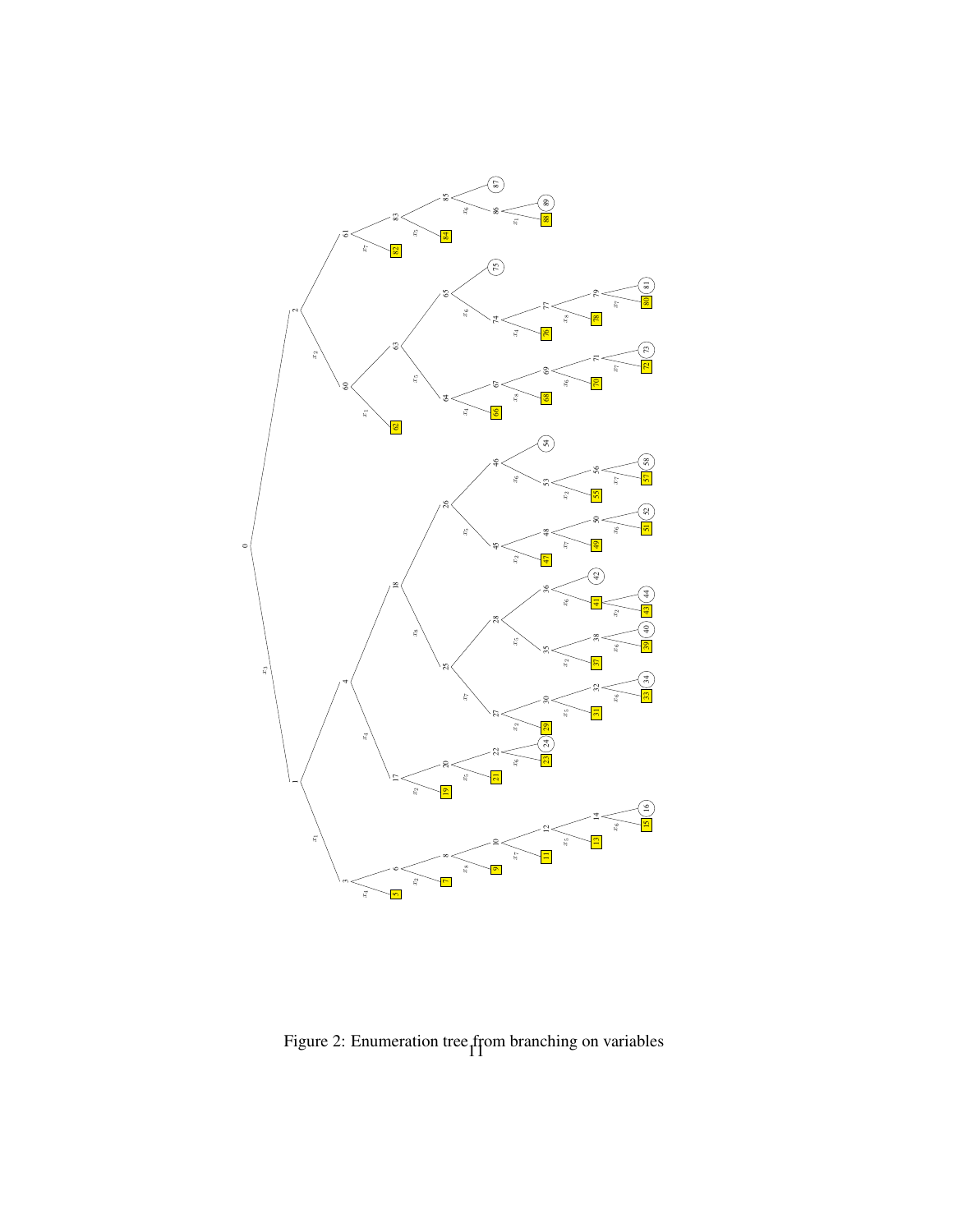Bilevel programs are in the complexity class  $\mathcal{N}P$ -hard in general, even when all variables are continuous [3, 7, 2, 6], though in this special case, it is well-known that the problem can be reformulated as a mathematical program with equilibrium constraints (MPEC) [11]. In the more general case of the IBP, which has discrete variables in the lower level, the problem is difficult not only in complexity terms, but also in practice [15, 4]. Thus, the advantages of interdiction branching do not come for free, and we quickly encounter a very strong tradeoff between the strength of the disjunctions one obtains by solving the IBP to optimality and the effort required to do so. It is clear that some sacrifices have to be made in order to improve the tractability of the branching subproblem.

## 4 Relaxations and Practical Alternatives

The results in the previous sections show that IB is strong at the price of solving subproblems that are difficult both in theory and in practice. In the following, we show how to substantially reduce such computational complexity while keeping the spirit of the method unchanged.

#### 4.1 Relaxing the Integrality Requirement on the Lower Level

Because solving the IBP  $(7)$ – $(12)$  to optimality is not practical in general, one way to limit the computational effort is to relax the integrality requirement  $x \in \mathcal{F}^a$  in (12) with the weaker requirement that  $x$  satisfy just the linear constraints of the original problem and not integrality. We call the resulting problem the *interdiction branching linear program* (IBLP) and denote by  $\mathcal{F}_{LP}^a$  the set of feasible solutions of the linear programming relaxation of node a. It is easy to show a counterpart of Theorem 2 for IBLP.

**Theorem 3.** A nonempty index set  $S^a(\bar{z}) \subseteq N^a$  is an improving solution cover for a with respect *to*  $\overline{z}$  *if* 

$$
\max\{c^{\top}x \mid x \in \mathcal{F}_{LP}^a, x_i = 0 \text{ for all } i \in S^a(\bar{z})\} \le \bar{z}.\tag{13}
$$

**Proof.** The optimal value of the left-hand-side of (13) is an upper bound on the optimal value of the left-hand-side of (6). Thus, if inequality (13) is satisfied, then inequality (6) is satisfied as well and the corresponding set is a cover.  $\Box$ 

Condition (13) is sufficient but not necessary in this case and the cover computed by solving IBLP might not therefore be minimal. Thus, the property that, after branching, the feasible region of each of the child nodes contains at least one improving solution is no longer guaranteed (recall Theorem 1). This is to be expected, given the strength of that property.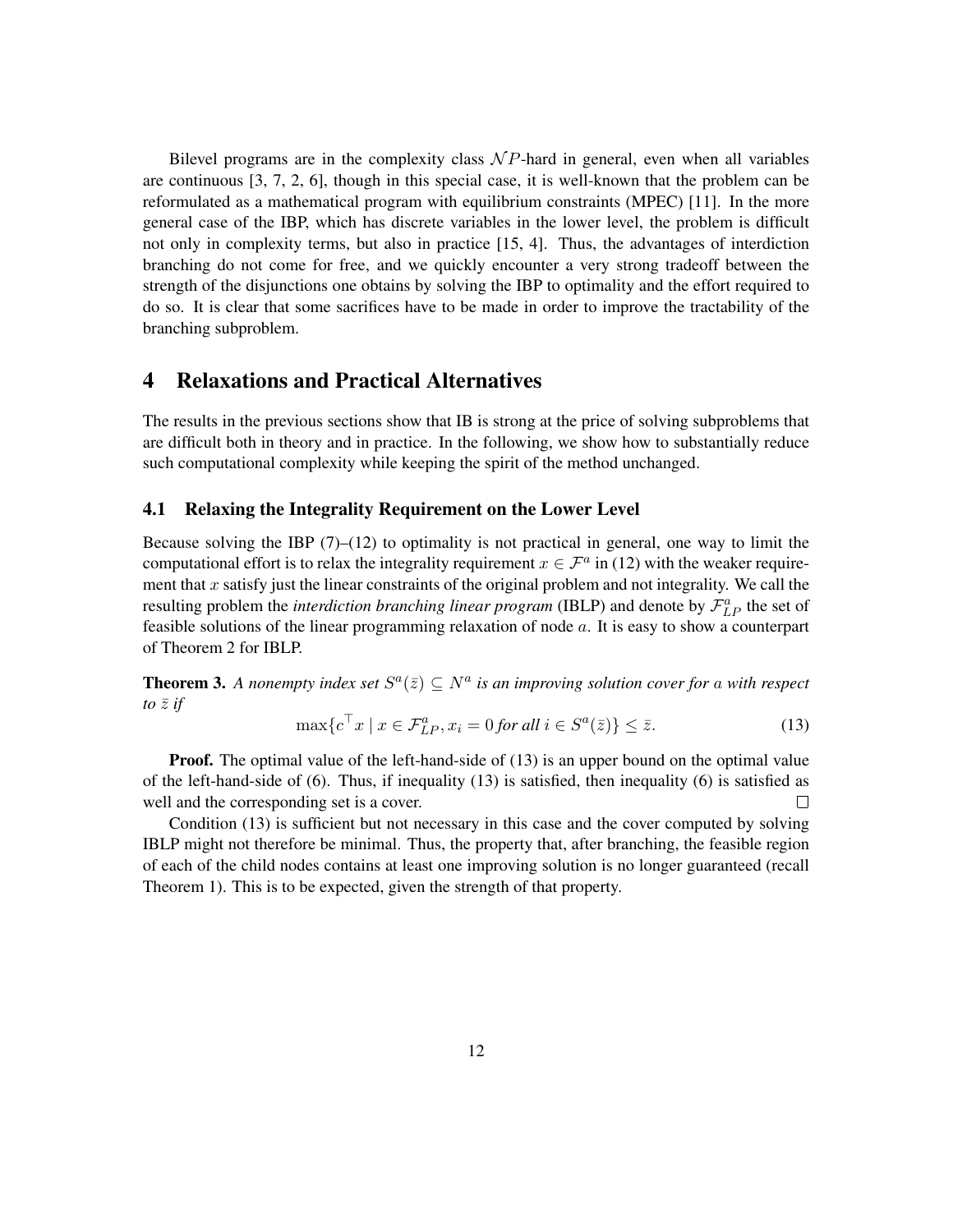The resulting IBLP reads as follows.

$$
\min \sum_{i \in I^n} y_i
$$
\n
$$
\sum_{i \in I^n} c_i x_i \leq \overline{z}
$$
\n
$$
y \in \{0, 1\}^n
$$
\n
$$
x \in \arg \max_{x} c^{\top} x
$$
\n
$$
x_i + y_i \leq 1, \ i \in I^n
$$
\n
$$
x \in \mathcal{F}_{LP}^a,
$$
\n(14)

where (14) relaxes the integrality requirement in (12).

#### 4.2 Heuristically Solving IBP and IBLP

Although the alternative to the IBP described above does indeed improve the tractability of finding a branching disjunction substantially, it is not even strictly necessary to solve either IBP or IBLP to optimality in order to obtain a cover. In practice, the cover can be found by any means, as long the conditions of either Theorems 2 or 3 can be verified.

In the following, we concentrate on IBLP (instead of IBP) and propose a simple and general heuristic algorithm for generating a cover. The algorithm is based on the trivial observation that feasible solutions to IBLP correspond to sets  $S$  of variable indices such that the optimal value of the linear program  $\{\max c^\top x : x \in \mathcal{F}_{LP}, x_j = 0 \,\forall j \in S\}$  is less than or equal to  $\bar{z}$ . This observation is exploited in the straightforward heuristic illustrated by Algorithm 2.

|                                    | <b>Algorithm 2 Heuristic for IBLP</b>                                                           |
|------------------------------------|-------------------------------------------------------------------------------------------------|
| Input:                             | A linear program $\{\max c^{\top} x : x \in \mathcal{F}_{LP}\}\$ , a value $\bar{z}$ .          |
| Output:                            | A feasible solution $S \subseteq N$ to IBLP.                                                    |
| <b>Initialize</b> $S := \emptyset$ |                                                                                                 |
| While                              |                                                                                                 |
|                                    | $\widetilde{z} := \{ \max c^\top x : x \in \mathcal{F}_{LP}, x_i = 0 \; \forall j \in S \}$     |
|                                    | if $\tilde{z} > \bar{z}$                                                                        |
|                                    | if the corresponding solution $\tilde{x}$ is integer (an improving solution is found) then STOP |
|                                    | else choose an index j such that $0 < \tilde{x}_j < 1$ and set $S := S \cup \{j\}$              |
| Until                              | $(\tilde{z} > \bar{z})$                                                                         |
| <b>Return</b>                      | $\overline{S}$                                                                                  |

It is easy to see that if Algorithm 2 returns  $S = \emptyset$ , then the subproblem can be pruned. Notice that the first iteration of Algorithm 2 amounts to solving the current LP relaxation. Another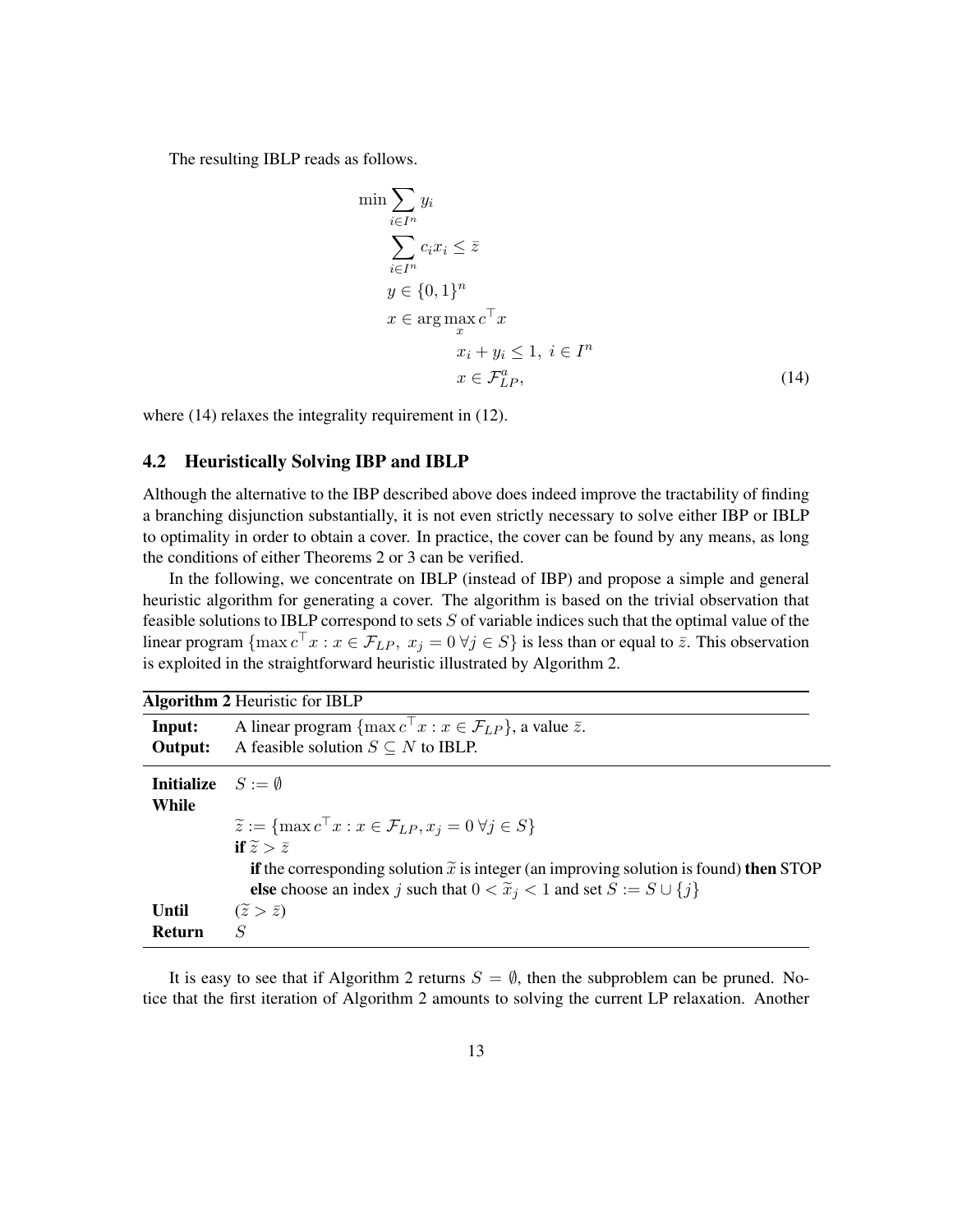important remark is that in two consecutive iterations the corresponding LPs differ from a single variable bound: this yield a relevant benefit in terms of fast reoptimization. In practice, Algorithm 2 requires the specification of procedures to determine the order in which to add variables to the set S, as well as to determine the order in which the variables are considered in constructing the disjunction 4. We address these question later in Section 5.

The reprise of Example 1 shows that, even with such a heuristic, IB outperforms standard variable branching.

Example 2. *Figure 3 shows the enumeration tree obtained by IB when* Step 1 *of Algorithm 1 is carried out by Algorithm 2. Dashed lines labeled by one or more variables denote interdiction fixings. Notice that, in the BKP case, only one variable is fractional at each iteration (corresponding to the critical item computed by Dantzig's algorithm) and no ambiguity arises in its selection. As for* **Step 3** *of Algorithm 1, variables are ordered by non-increasing values of the weight*  $w_i$ *. The covers* S k *in Figure 3 are then ordered sets: the leftmost child of subproblem* k *has the first variable* in  $S^k$  fixed to  $1$  (while the others are free) and the rigthmost child has all variables in  $S^k$  fixed to  $0$ *but the last one that is fixed to* 1*, as in* Step 4 *of Algorithm 1.*

*Similarly to what happens with the search tree from standard variable branching (Figure 2), the tree of Figure 3 does not change if the algorithm is initialized with the initial incumbent value 27141 of Example 1, or with the optimal incumbent value 30255. In the first case, we can compare the tree of Figure 3 with the one in of Figure 1 and observe that the heuristic IB requires 33 nodes to solve the problem to optimality versus 10 nodes of the exact version.*

*When the initial incumbent value is the optimal one, we have an additional insight. In this case the exact version of IB would return an empty cover at the root node, providing a certificate of optimality. On the contrary, the covers computed by Algorithm 2 are not minimal and all the subproblems in the enumeration tree drawn in Figure 3 do not contain improving solutions. Thus, the size of the tree gives us a more direct measure of the impairment of the method due to heuristically computing the covers.*

*However, the heuristic IB still largely outperforms standard variable branching (Figure 2). Notice also that all subproblems are pruned by infeasibility. A possible explanation is that IB is trying to fix variables in order to find improving solution which do not exists any more, so falling into infeasibilities. This may bring some some advantage since proving infeasibility of a subproblem can be easier than solving its LP relaxation. More insights about this comparison are presented in Section 6.*

The characteristics and the performance of Algorithm 2 applied to BKPs are discussed in more detail in Section 5.1. In the general case, the choice of which fractional variables to include in the set S is a crucial issue affecting the quality of the resulting cover. It should also be emphasized that Algorithm 2 is only the simplest option among a large family of alternatives that comes into play by exploiting the result presented in the next section, where we discuss the possibility of reformulating IBLP as a MIP.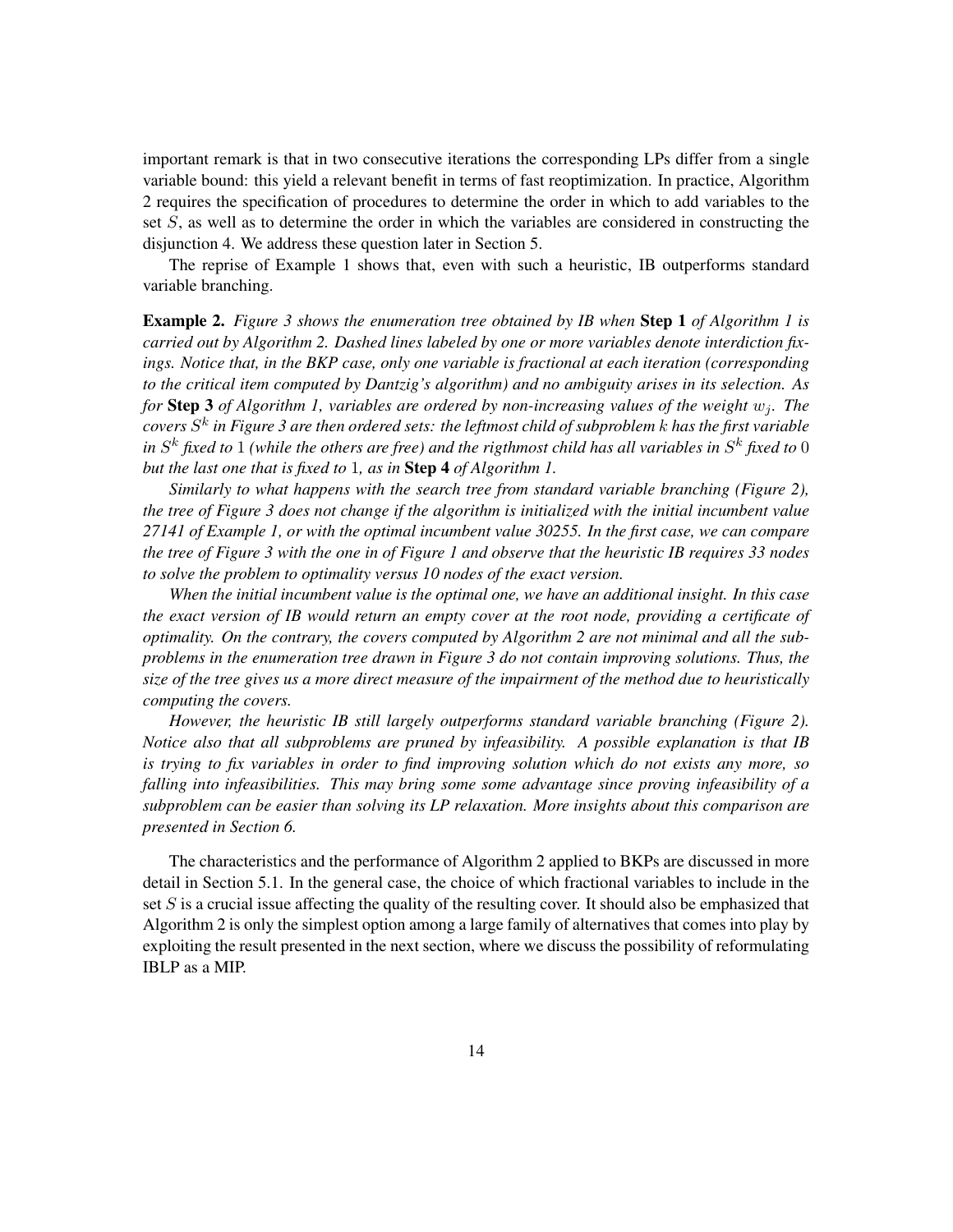

Figure 3: Heuristic interdiction branching on a small BKP.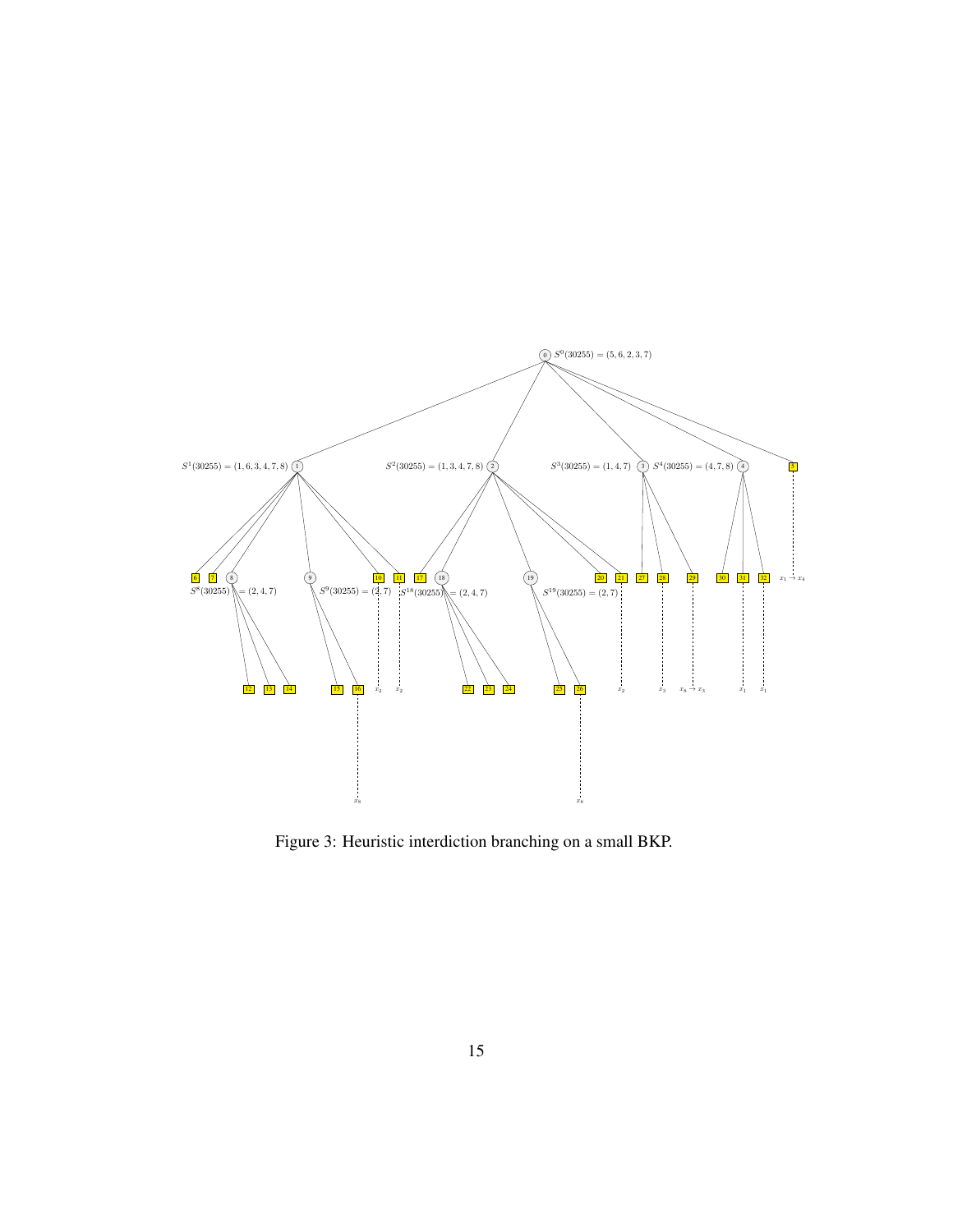#### 4.3 Reformulating IBLP into a MIP

Because of the continuous nature of the lower level problem, we can reformulate IBLP as a standard MIP by replacing the linear relaxation of (2) with its dual, namely

$$
\min b^{\top} u + \mathbf{1}^{\top} w
$$
  
\n
$$
u^{\top} A_i + w_i \ge c_i \quad i \in I^n
$$
  
\n
$$
u, w \ge 0,
$$
\n(15)

where  $w_i$  is a dual variable associated with variable upper bound constraint  $x_i \leq 1$  for all  $i \in I^n$ . Then, a straightforward MIP reformulation of IBLP  $(7)$ – $(11)$  and  $(14)$  reads as

(MIP.1) 
$$
\min \sum_{i \in I^n} y_i
$$

$$
b^\top u + \mathbf{1}^\top w \leq \bar{z}
$$
(16)

$$
b^{\top}u + \mathbf{1}^{\top}w - c^{\top}x = 0\tag{17}
$$

$$
u^{\top} A_i + w_i \ge c_i \qquad \qquad i \in I^n \tag{18}
$$

$$
a_i^{\top} x \le b \qquad \qquad i = 1, \dots, m \qquad \qquad (19)
$$

$$
x_i + y_i \le 1 \qquad \qquad i \in I^n \tag{20}
$$

$$
u, w \ge 0, \quad x \in [0, 1]^n, \quad y \in \{0, 1\}^n,
$$

where constraints (19) guarantee primal feasibility, constraints (18) guarantee dual feasibility, and constraint (17) establishes optimality by requiring the values of the primal and the dual solutions to coincide. In other words, constraints (17)–(19) guarantee that the lower level continuous problem has been solved to optimality and that its optimal value is indeed not greater than  $\bar{z}$  (constraint  $(16)$ ).

The above MIP can be substantially simplified as

(MIP.2) 
$$
\min \sum_{i \in I^n} y_i
$$

$$
b^\top u + \mathbf{1}^\top w \leq \bar{z}
$$
(21)

$$
u^{\top} A_i + w_i \ge c_i - M y_i \qquad i \in I^n \tag{22}
$$

$$
u, w \ge 0, \quad y \in \{0, 1\}^n,
$$

The correctness of the above simplification is proven by the following proposition.

#### Proposition 4. *(MIP.1) and (MIP.2) are equivalent.*

**Proof.** First, recall that, by construction, constraints (20) ensure that a variable  $x_i$  is set to zero (removed from the problem) if the associated binary variable  $y_i$  is set to one. This corresponds to deactivating the  $i<sup>th</sup>$  constraint in the dual and is accomplished similarly in (MIP.2) by adding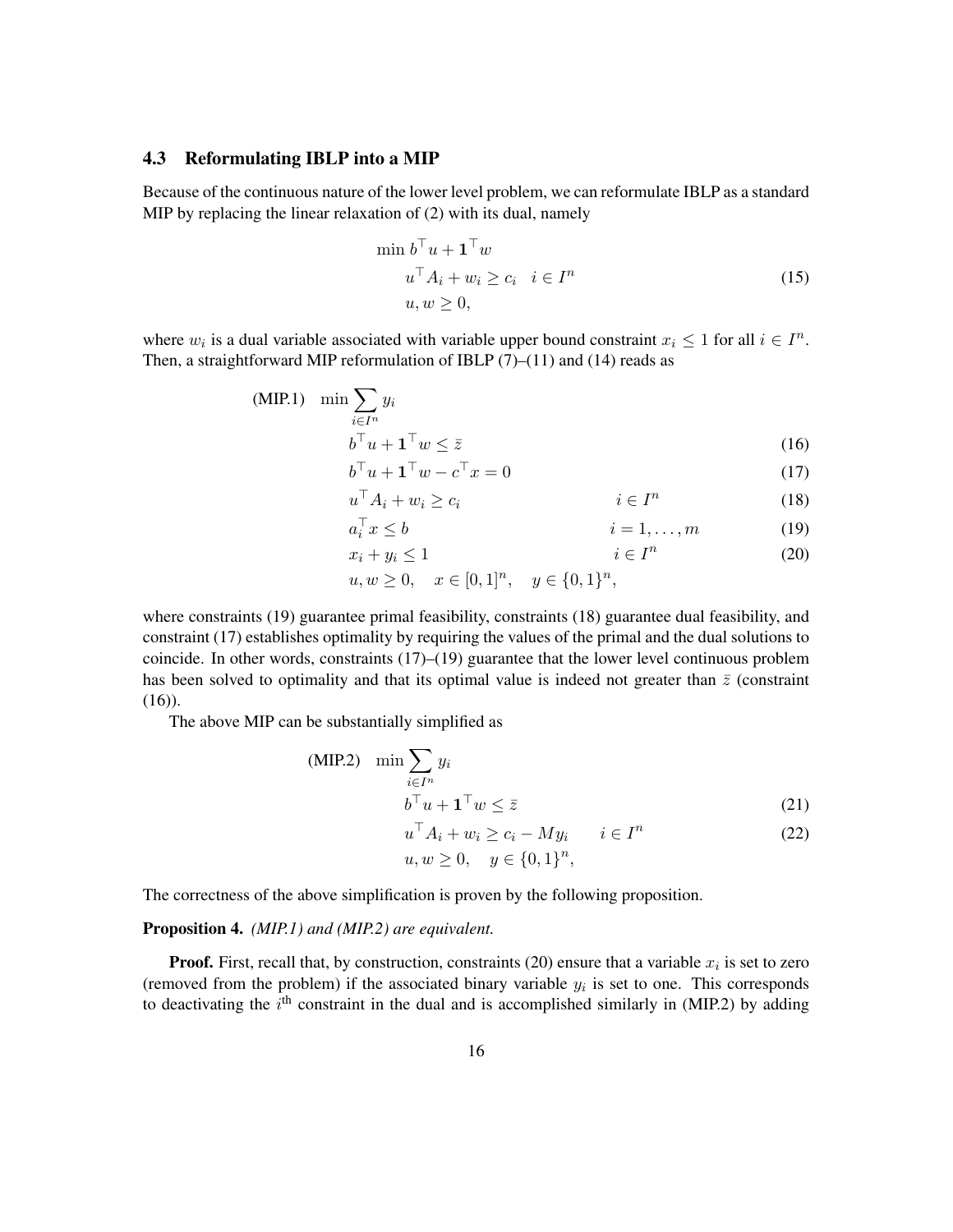to the right hand side of each inequality (15) a term  $My_i$ , for a sufficiently large value M. This guarantees dual feasibility of the continuous solution of the former lower level. It remains to show that such solution is also optimal. However, because the dual is in minimization form, if there exists a feasible solution with value smaller than or equal to  $\bar{z}$  (as required by constraint (21)), then the optimal value will certainly not be greater. This is enough to show that the lower level of the corresponding IBLP does not contain any improving solution.  $\Box$ 

The difficulty of solving the MIP formulation of IBLP to optimality is strongly problem dependent. However, it is worth recalling that any feasible solution of (MIP.2) identifies a valid improving solution cover. In the Section 6, we show that state-of-the-art MIP heuristics allow the method to perform effectively.

### 5 Implementation

Before getting to the details of the computation, we discuss a simple way of implementing our  $n$ -ary branching method within a binary tree. This is necessary because binary trees are standard for commercial and non-commercial MIP solvers at present, with limited exceptions. Thus, we use the binary implementation of IB to provide a more convincing and accurate comparison with state-of-the-art variable branching methods.

### 5.1 Implementing Interdiction Branching within a Binary Tree

A binary version of IB can be obtained by successive application of binary branchings. Let us consider a generic subproblem  $a = (F_a^1, F_a^0)$  and denote by  $d(a, i) = (F_a^1, F_a^0 \cup \{i\})$  the right branch obtained by applying the standard variable branching to variable  $x_i$ ,  $i \in N^a$ , and by  $u(a, i) = (F_a^1 \cup \{i\}, F_a^0)$  the associated left branch.

Suppose we are given a branching set  $S = S^a(\bar{z})$  along with an ordering  $(i_1, \ldots, i_{|S|})$  of its variable indices. The IB scheme generates the subproblems  $(F_1^a \cup \{i_1\}, F_0^a), (F_1^a \cup \{i_2\}, F_0^a \cup$  $\{i_1\}, \ldots, (F_1^a \cup \{i_{|S|}\}, F_0^a \cup \{i_1, \ldots, i_{|S|-1}\})$ . These can also be obtained by the successive binary branchings

$$
(F_1^a \cup \{i_1\}, F_0^a) = u(a, i_1),
$$
  
\n
$$
(F_1^a \cup \{i_2\}, F_0^a \cup \{i_1\}) = u(d(a, i_1), i_2),
$$
  
\n...  
\n
$$
(F_1^a \cup \{i_{|S|}\}, F_0^a \cup \{i_1, \ldots, i_{|S|-1}\}) = u(d(d(\ldots (d(a, i_1), \ldots), i_{|S|-1}), i_{|S|}).
$$

The corresponding binary tree is drawn in Figure 4.

Notice that binary branchings also generate right branches (represented by triangles in the figure) that are not generated by IB. These need not be explored (i.e., one could avoid solving the associate LP relaxation) and we refer to them as *pseudo-subproblems*.

Again, let's continue Example 1 to have more insights.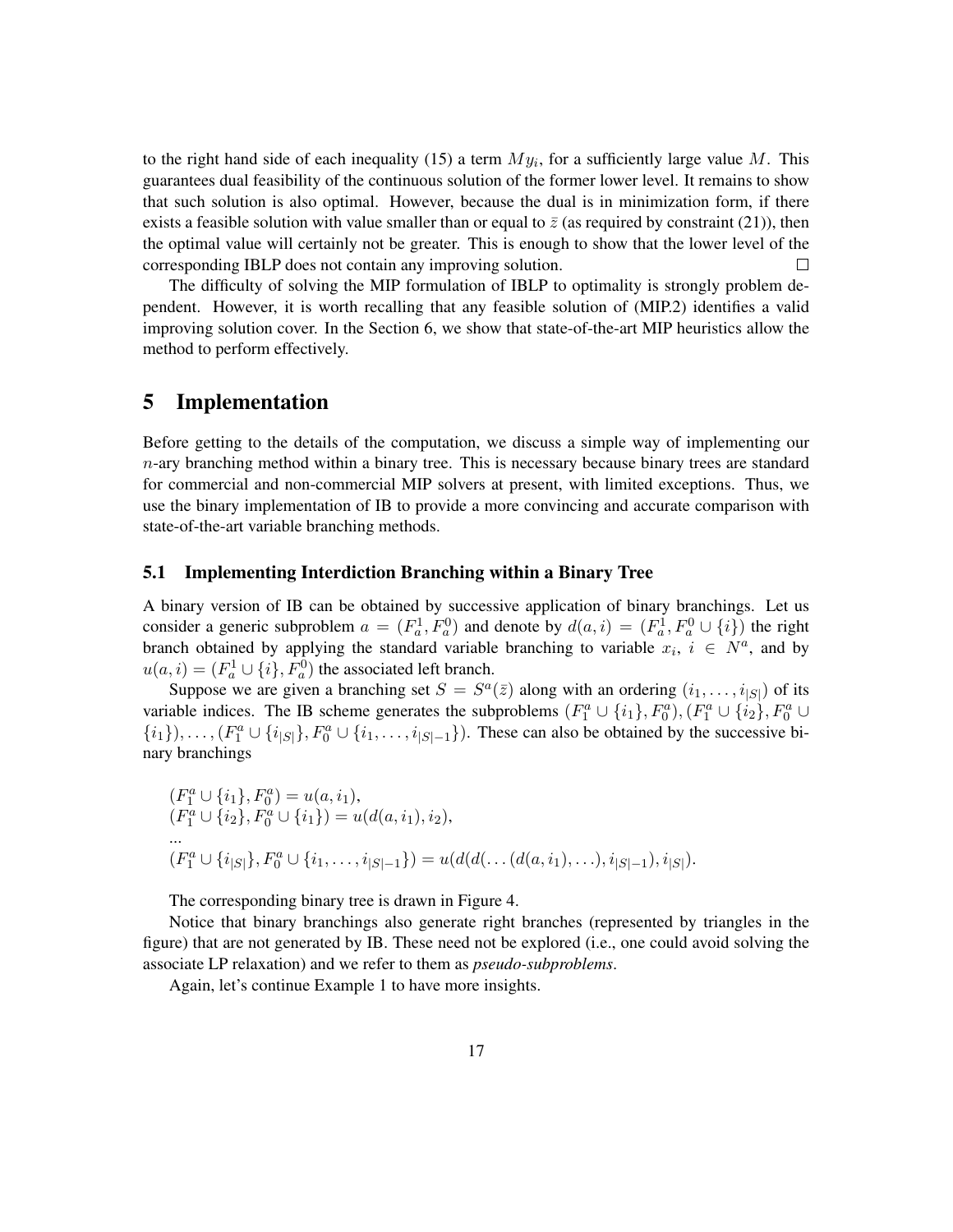

Figure 4: Binary tree implementing interdiction branching.

Example 3. *In Figure 5 the binary version of the enumeration tree of Figure 3 is drawn. Triangular nodes represent pseudo-subproblems. For the sake of clarity, the branching variable is indicated only in the left branch (where it is fixed to* 1*). Also, dashed lines labeled by one or more variables denote a sequence of interdiction fixings.*

*The structure of the BKP and the binary representation of the IB tree allow a somewhat more straightforward comparison of IB with standard variable branching. Indeed, we can now exactly compare the number of LPs solved by the two methods. Let us look at the root node. The application of Algorithm 2 returns the sequence* (3, 2, 7, 5, 6) *of (fractional) variables, corresponding to a sequence of critical items in Dantzig's algorithm. The LPs solved correspond exactly to those of subproblems* 2, 61, 83, 85 *in the tree of Figure 2 (this implies that IB always cuts off the current fractional solution.) In this respect, the application of IB seems of no value because the portion of the (binary) tree that is not explored by IB is indeed explored implicitly when solving IBLP by Algorithm 2. This issue will be reconsidered in the next subsection.*

The example suggests a distinction between "genuine" subproblems and pseudo-subproblems: the number of the latter ones provides a fairly accurate measure of the size of the binary subtrees corresponding to each original branching disjunction produced by IB, so the overall number of IB (binary) nodes can be roughly compared with that of the traditional variable branching scheme. On the other hand, the computing time for the pseudo-nodes should in principle be removed because it is otherwise counted twice. However, in the experiments presented below, we have not been able to completely remove those times within our IB implementation using CPLEX callback functions.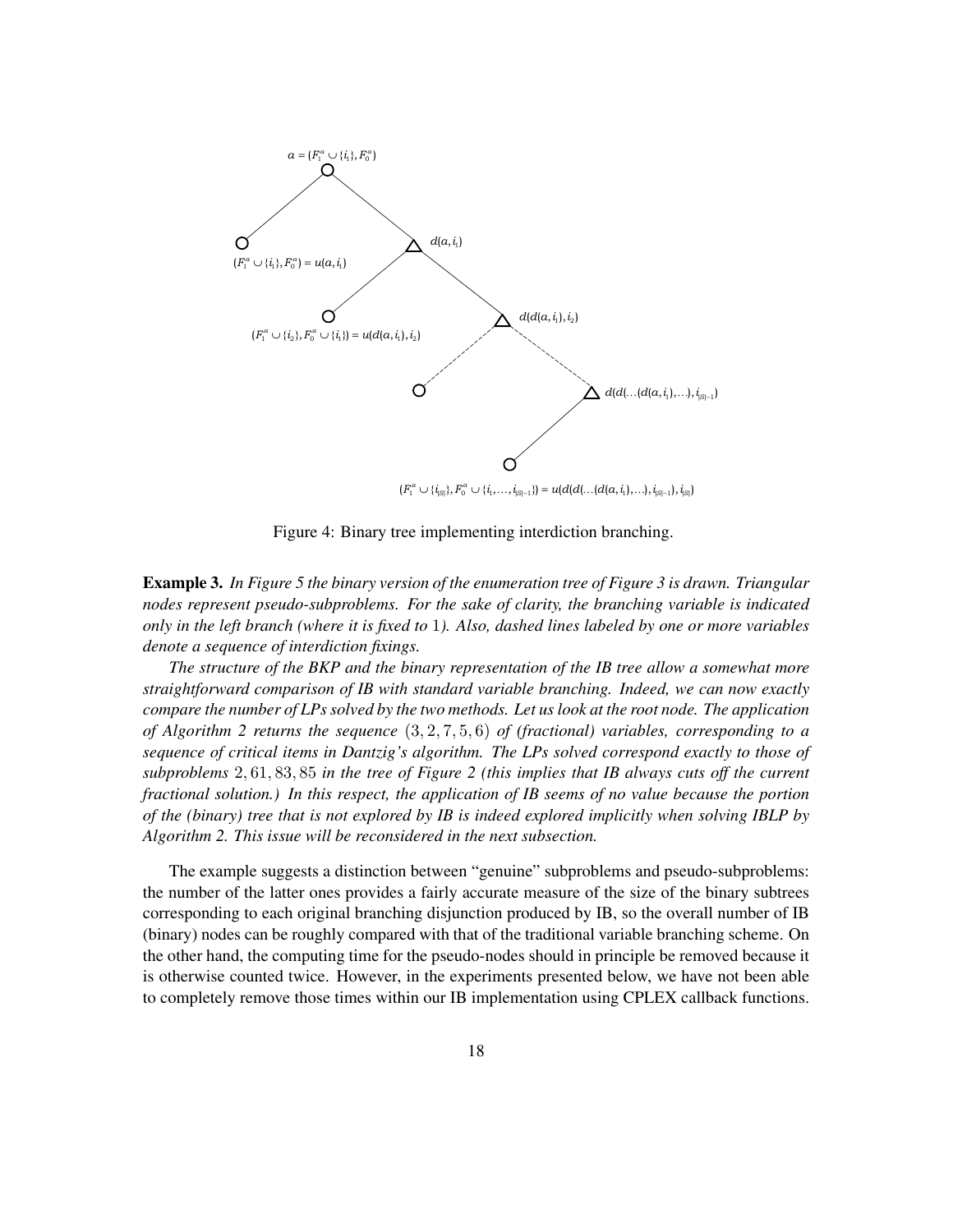

Figure 5: Enumeration tree by binary implementation of IB on the BKP example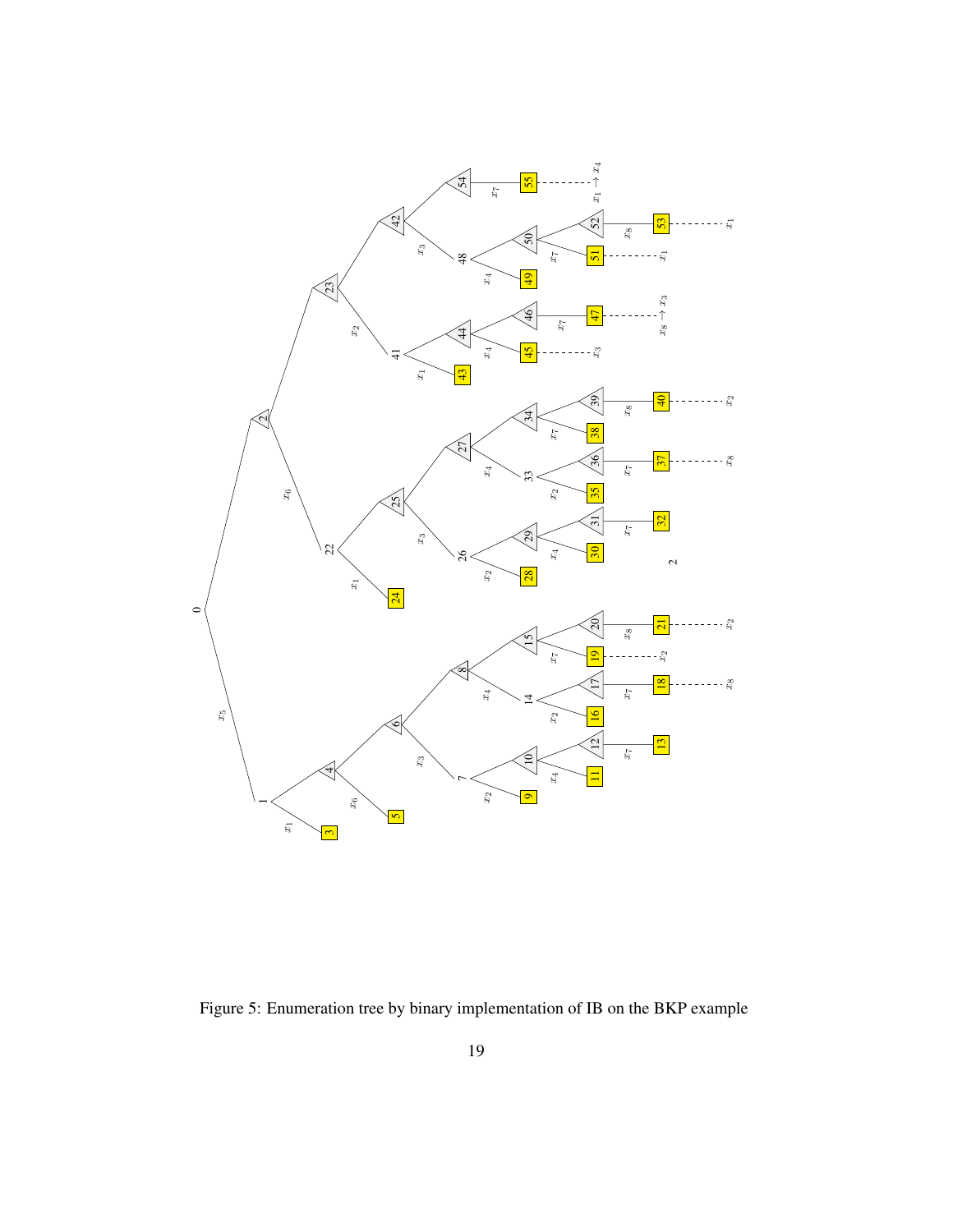Before closing this section, we mention that for general binary programs, in order to guarantee that IB always cuts off the current fractional solution (in each of the genuine subproblems), the search for the solution cover must restricted to variables whose value is strictly less than one in the current LP relaxation.

#### 5.2 Ranking variables in the cover

Let us now discuss the role of Step 3 of Algorithm 1, where an arbitrary sequence of the variables in the cover is chosen. Let's first complete the example:

Example 4. *Recall that the application of Algorithm 2 returns the sequence* (3, 2, 7, 5, 6) *of (fractional) variables, corresponding to a sequence of critical items in Dantzig's algorithm. Here comes into play the ordering option: ranking such variables by non-increasing weights yields the sequence* (5, 6, 2, 3, 7)*, which produces subproblems* 1, 2, 3, 4, 5 *of Figure 3 as well as the corresponding subproblems* 1, 22, 41, 48, 55 *in the binary tree of Figure 5. Exploiting such a ranking IB now outperforms standard variable branching. Notice that this occurs even if the optimal solution has been provided as initial incumbent, which nullifies a primary advantage of IB.*

As clearly shown by the example, a critical issue is finding an ordering such that the left-most (least constrained) branches are as strong as possible. This is apparently the real strength of IB—it allows one to focus on choosing a few "strategic" branching variables from a small set to form the left-most nodes, while trusting in the structural "reliability" (and strength) of the right-most branches. Moreover, one can use problem-specific structure to aid in this choice. In Section 6.1 we show that ordering the items by non-increasing weight is effective for some difficult BKP instances.

An important observation here is that the reordering step can produce sequences that may lead to branching on integer variables (in the binary implementation). This is not allowed in traditional variable branching schemes, but our results show that this may actually be profitable. In other words, it is not just that the binary version of IB selects variables to branch in a different order than traditional variable branching. It is in fact the case that *no variable selection rule* employed in a variables branching scheme could produce the binary trees obtained by interdiction branching.

### 6 Computational Experiments

In this section, we analyze of the performance of interdiction branching on two binary combinatorial optimization problems for which, indeed, fixing variables to one is a much stronger condition than fixing them to zero. Namely, we consider the BKP in Section 6.1 and the SSP in Section 6.2.

#### 6.1 Binary Knapsack Experiments

It is well-known (see, e.g., [17]) that difficult BKP instances can be randomly generated according to the following rules. A set of v items is generated with weights in [1, R] and profits  $p_i =$  $w_i + R/10$ . Each item is then normalized by dividing both weight and profit by a value  $m+1$ . This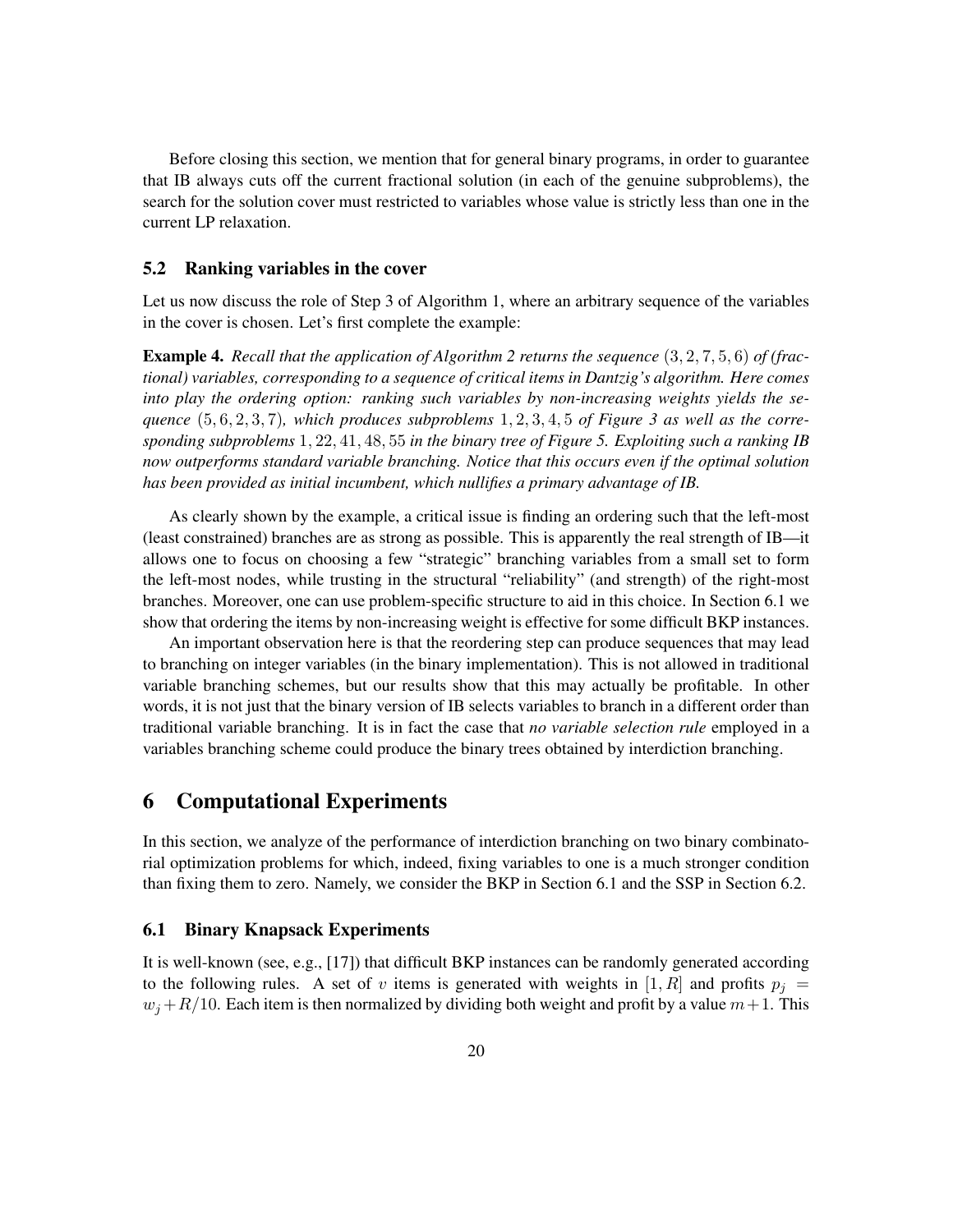set of elements is called *spanner set*:  $\text{span}(v, m)$ . The *n* items are then generated by repeatedly choosing an item k from the spanner set and a random value d in [1, m], yielding  $(d \cdot p_k, d \cdot w_k)$ . Instances of this type are generally refereed to as *strongly correlated spanner instances*, and their difficulty arises from multiple items having the same profit/weight ratio, which might confound the branching process<sup>3</sup>.

We set  $R = 1000$ ,  $v = \{2, 3\}$  and  $m = \{100, 120\}$  and problem size  $n = \{50, 60, 70, 80, 90, 100\}$ . Capacity C is set as  $C := \sum_{j=1}^{N} w_j/2$ . For each size, we randomly generated 20 instances. The computations were performed on a 2.8 GHz Intel Quad Core with 24 GB of RAM running Linux. A limit of 2 hours of CPU time was imposed for all experiments.

We compared interdiction branching (implemented in the binary tree version described in the previous section) with CPLEX 12.2. Specifically, CPLEX parameters have been chosen to force the enumeration algorithm to behave as a standard branch-and-bound scheme. The nondefault CPLEX settings are:

CPX PARAM MIPSEARCH=CPX MIPSEARCH TRADITIONAL: traditional branch-and-cut search;

CPX PARAM PREIND=CPX OFF: no presolve;

 $CPX$  PARAM PRESLVND= $-1$ : no node presolve. This setting is used to prevent CPLEX from changing the solution of the pseudo-subproblems, so as to avoid the generation of inconsistent covers;

CPX\_PARAM\_THREADS=1: sequential mode.

Moreover, in the first experiment we are disabling cut generation (i.e.,  $CPX$ -PARAM CUTPASS=-1) to allow a straightforward comparison with respect to 0–1 branching in terms of nodes, as discussed at the end of the previous section. Indeed, in such a case, the fractional variable is unique, thus removing any ambiguity in the implementation of Algorithm 2: the (unique) fractional variable is iteratively fixed to zero until the optimal value of the continuous relaxation is not (anymore) larger than the incumbent value. (CPLEX cuts are then reconsidered before the end of the section.) The variables in the resulting branching set are ranked by non-increasing weight. As anticipated in the previous section, a key issue for the practical effectiveness of IB is to *explicitly* take into account the current (fractional) solution when branching. This corresponds to avoiding inclusion in the branching set of any variable whose value is 1 in the solution to the LP relaxation. Finally, as initial incumbent solution, we use the one computed by CPLEX at the root node.

The aggregated results comparing the standard variable branching by CPLEX (0–1 in the table) and interdiction branching (IB) are reported in Table 1. For each triple  $(v, n, m)$  and for each branching scheme (0–1 or IB) we report (*i*) the number of solved instances (in parentheses) and on the same line the average time over instances solved by both methods, and (*ii*) in the line below, the

<sup>&</sup>lt;sup>3</sup>In our generator we forbid items replication to avoid CPLEX variable aggregations. Instances are available upon request from the authors.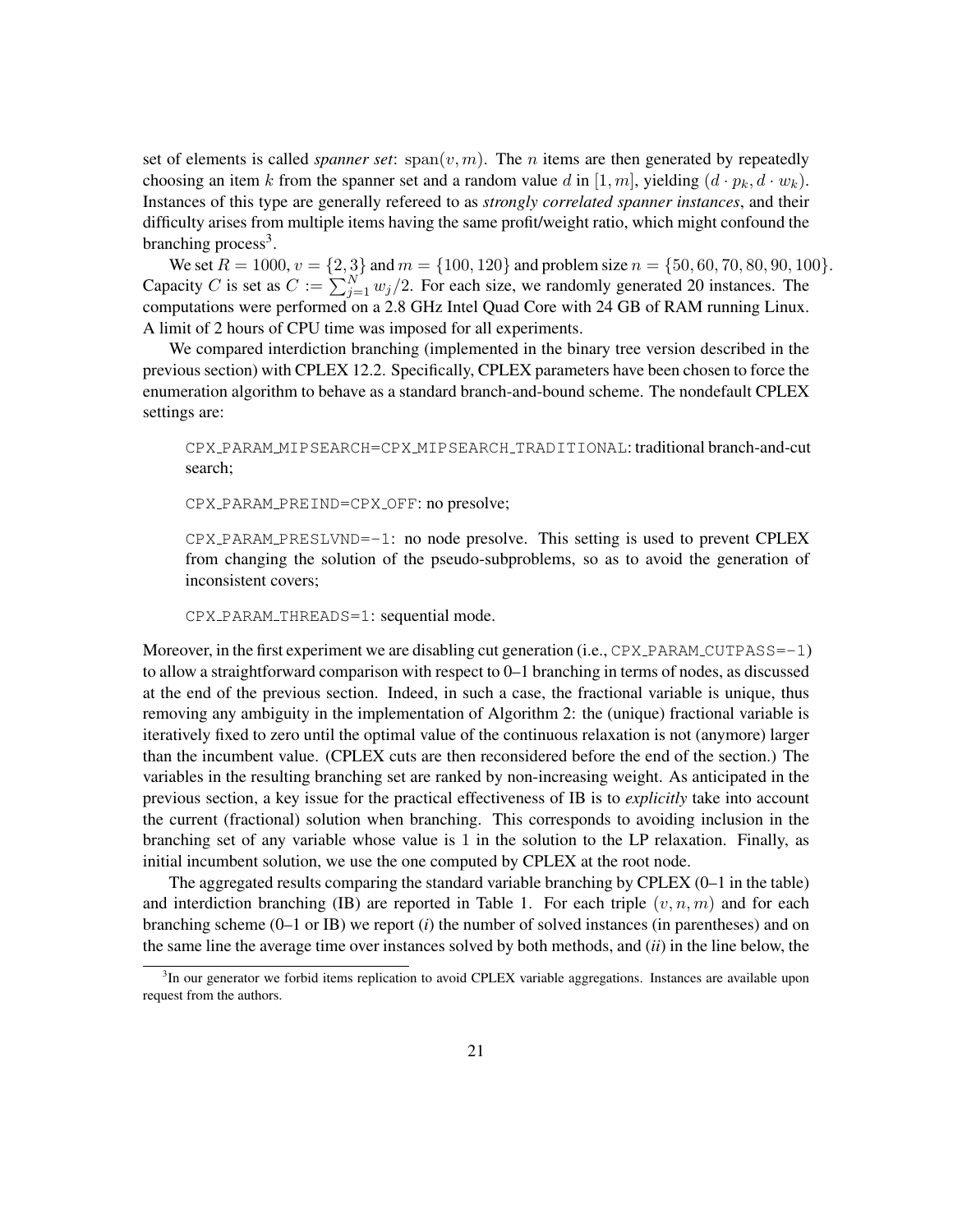average number of branch-and-bound nodes (again only over the instances solved within the time limit by both schemes). The same information (except for the number of solved instances) is then reported in terms of geometric mean.

|                  |                  | $m = 100$ |                             |  |                  |                                                                          |                               |  | $m = 120$                             |  |           |                                                                                            |                   |  |
|------------------|------------------|-----------|-----------------------------|--|------------------|--------------------------------------------------------------------------|-------------------------------|--|---------------------------------------|--|-----------|--------------------------------------------------------------------------------------------|-------------------|--|
|                  |                  |           | arithmetic mean             |  |                  | geometric mean    arithmetic mean                                        |                               |  |                                       |  |           |                                                                                            | geometric mean    |  |
| $\boldsymbol{v}$ | $\boldsymbol{n}$ |           | $0 - 1$                     |  | $\overline{AB}$  | $0 - 1$                                                                  | $\  \mathbf{B} \ $            |  | $0 - 1$                               |  | <b>IB</b> | $0 - 1$                                                                                    | IB                |  |
| 2                |                  |           | $50(20)$ 62.98 (20) 53.33   |  |                  | 0.98                                                                     |                               |  | $0.84$ (20) 461.72 (20) 400.03        |  |           | 3.10                                                                                       | 2.18              |  |
|                  |                  |           | 1,761,896.95 602,378.60     |  |                  | 607.97                                                                   |                               |  | 240.50   18,136,555.70 6,064,691.55   |  |           |                                                                                            | 6,213.88 1,935.62 |  |
|                  |                  |           | $60(19)$ 421.00 (19) 388.93 |  |                  | 2.65                                                                     |                               |  | $1.96$ (19) 379.79 (19) 169.37        |  |           | 6.17                                                                                       | 4.76              |  |
|                  |                  |           | 8,629,773.32 4,155,480.05   |  |                  | 1,587.98                                                                 |                               |  | 711.14 14, 390, 370.89 2, 408, 517.37 |  |           | 5,890.59                                                                                   | 2,903.68          |  |
|                  |                  |           | $70 (15)$ 76.11 (17) 24.11  |  |                  | 1.24                                                                     |                               |  | $0.98$ (17) 688.23 (17) 300.94        |  |           | 1.80                                                                                       | 1.52              |  |
|                  |                  |           | 1,974,794.93 229,331.47     |  |                  | 58.87                                                                    |                               |  | 35.92 25, 163, 713.53 3, 969, 008.53  |  |           | 108.51                                                                                     | 66.11             |  |
|                  |                  |           | $80(13)$ 422.47 (14) 312.62 |  |                  | 8.72                                                                     |                               |  | $7.44$ (17) 137.04 (18) 77.41         |  |           | 1.78                                                                                       | 1.34              |  |
|                  |                  |           | 11,081,012.15 3,142,002.54  |  |                  | 1,829.19                                                                 |                               |  | 997.03 4,972,139.94 968,274.35        |  |           | 198.06                                                                                     | 96.14             |  |
|                  |                  | 90(9)     |                             |  | $5.38(9)$ $1.60$ | 0.52                                                                     |                               |  | $0.45 \ (12)$ $0.36 \n(13)$           |  | 0.53      | 0.33                                                                                       | 0.36              |  |
|                  |                  |           | 129,098.56 12,118.44        |  |                  |                                                                          | 443.78 6.87 5,770.17 3,737.83 |  |                                       |  |           | 9.95                                                                                       | 6.55              |  |
|                  |                  |           | $100(11)$ 113.00 (11) 20.00 |  |                  | 0.64                                                                     |                               |  | $0.55 \ (13)$ 2.79 (15) 2.64          |  |           | 0.56                                                                                       | 0.52              |  |
|                  |                  |           | 2,668,660.45 168,958.91     |  |                  | 6.11                                                                     |                               |  | 464.39 88,137.38 28,888.23            |  |           | 7.68                                                                                       | 6.09              |  |
| $\mathcal{E}$    |                  |           | $50 (19)$ 0.76 (19) 0.55    |  |                  | 0.36                                                                     |                               |  | $0.35 \ (20)$ 2.49 (20) 1.79          |  |           | 0.48                                                                                       | 0.47              |  |
|                  |                  |           | 22,715.47 5,846.42          |  |                  | 149.85                                                                   | 84.72                         |  | 89,537.25                             |  | 25,462.15 | 177.78                                                                                     | 69.49             |  |
|                  |                  |           | $60(17)$ 0.64 (17) 0.40     |  |                  | 0.36                                                                     |                               |  | $0.34$ (20) 69.30 (20) 49.45          |  |           | 1.35                                                                                       | 1.28              |  |
|                  |                  |           | $19,217.47$ 3,961.82        |  |                  | 245.56                                                                   |                               |  | 118.86 2,580,582.25 718,594.15        |  |           | 2,172.03                                                                                   | 815.89            |  |
|                  |                  |           | $70 (16)$ 60.27 (16) 34.29  |  |                  | 1.65                                                                     |                               |  | $1.35$ (20) 864.54 (20) 482.04        |  |           | 39.58                                                                                      | 31.58             |  |
|                  |                  |           | 2,163,095.25 480,265.19     |  |                  | 1,753.17                                                                 |                               |  |                                       |  |           | 731.01 28,228,921.40 6,746,964.65 267,434.32 90,363.41                                     |                   |  |
|                  |                  |           | $80(15)$ 197.87 (18) 199.67 |  |                  | 3.60                                                                     |                               |  | $2.72$ (18) 676.07 (18) 307.61        |  |           | 6.05                                                                                       | 5.57              |  |
|                  |                  |           |                             |  |                  | 7,111,671.06 2,842,043.17 9,815.79 3,510.46 24,299,781.50 4,156,789.22   |                               |  |                                       |  |           | 13,440.31 5,175.79                                                                         |                   |  |
|                  |                  |           |                             |  |                  | $90 (15)$ $925.29(16)$ $555.09$ 5.71                                     |                               |  | $4.79$ (17) $844.93$ (17) $704.64$    |  |           | 30.26                                                                                      | 25.66             |  |
|                  |                  |           |                             |  |                  | 31,585,227.67 7,378,931.40 37,753.68 9,461.52 27,628,006.06 9,224,236.94 |                               |  |                                       |  |           | 71,091.72 30,279.05                                                                        |                   |  |
|                  |                  |           |                             |  |                  | $100 (18)$ 329.09 (18) 242.63 4.98 3.43 (12) 443.63 (13) 203.04          |                               |  |                                       |  |           | 11.26                                                                                      | 8.40              |  |
|                  |                  |           |                             |  |                  |                                                                          |                               |  |                                       |  |           | 11,123,070.73 2,911,413.00 3,741.34 1,223.74 15,135,092.75 2,483,053.67 17,447.84 6,116.46 |                   |  |
|                  |                  |           |                             |  |                  |                                                                          |                               |  |                                       |  |           |                                                                                            |                   |  |

Table 1: Comparing variable branching with IB for the BKP.

The results in Table 1 clearly show a very satisfactory behavior for IB as compared to standard variable branching. Specifically, IB is able to solve 12 more instances within the time limit of 2 hours of CPU time and shows very competitive performance both in terms of average CPU time and number of nodes, both in arithmetic and geometric mean.

The performance profiles comparing the number of nodes and the CPU times are reported in Figures 6 and 7, respectively. Specifically, in this first experiment we are comparing the red and green curves as IB and binary branching.

It is interesting to note that since for BKP there is only one fractional variable to branch on, it is clear that if IB is different than binary branching, then it is because IB does not always branch on the fractional variable. Otherwise, the tree would come out exactly the same in both cases.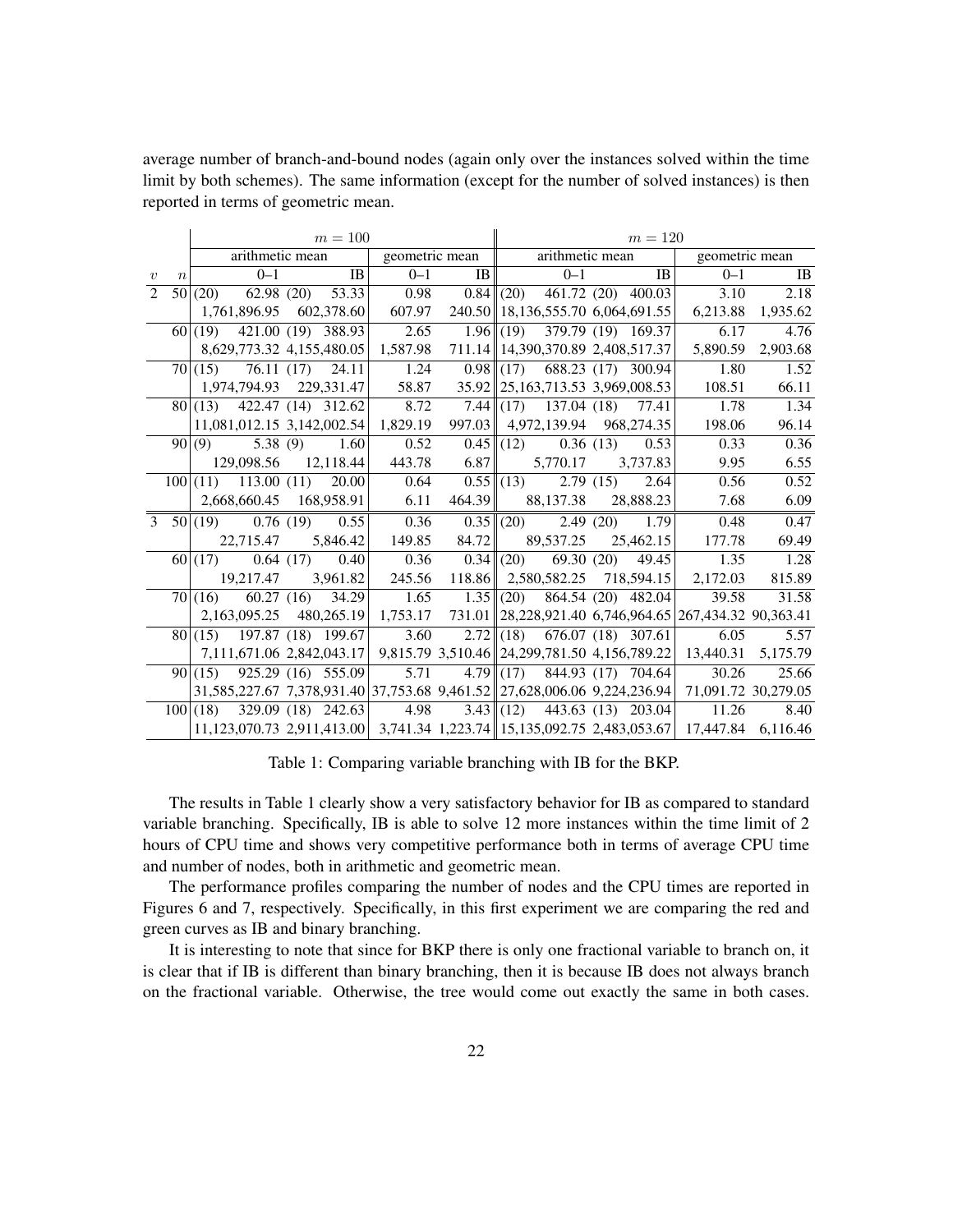

Figure 6: Variable branching vs IB: number of subproblems.



Figure 7: Variable branching vs IB: CPU Times.

Indeed, this is due to the reordering of the variables once the branching set  $S$  is computed. Because of such a reordering, it might be (and it is actually the case) IB branches on variables that are *integral* in the current LP relaxation (see, e.g.,  $x<sub>5</sub>$  in Figure 5). Note that for BKP branching on variables at integral value is not strange as in the classical branch-and-bound scheme that considers the variables in a prefixed order (see, e.g., Martello and Toth [14]). However, the difference here is that IB branches on variables at 0 in the current LP relaxation instead of branching on variables at 1 as in the classical scheme. In other words, the power of IB consists in its ability to define a strong (non-binary) disjunction involving variables different from 1 in the current LP relaxation. The experiment with the binary implementation then shows that one cannot reproduce the same disjunction with traditional branching rules (that typically work only on fractional variables).

Finally, for BKP we also evaluated both IB and binary branching when employing cut generation in CPLEX. Because of the addition of cuts, it might be the case here that the LP relaxations have more than one fractional variable. Thus, the implementation of Algorithm 2 has to be further specified to determine which of the fractional variable to be selected to enter at each iteration of the loop that builds the set  $S$  (see Section 4.2). In principle, such a decision could have been taken in a very informed way knowing that the problem at hand is a BKP (and this is the case for the entire computation of S), but we avoided any tailored choice and simply resorted to selecting the variable, among the fractional ones ( $0 < \tilde{x}_i < 1$ ), with highest pseudocost. We note, however, that even in presence of cuts, the LP relaxation of BKP generally produces very few fractional variables, very often only one.

The aggregated results are reported in Table 2, while performance profiles of both nodes and CPU times are the blue and pink curves in Figures 6 and 7. Both Table 2 and the performance profiles essentially show the same effect described before for the case in which no cutting planes were used. Specifically, both IB and binary branching clearly benefit from the use of CPLEX cutting planes, thus resulting in a larger number of problems solved within the time limit and shorter computing times. However, IB continues to show clear advantages with respect to classical binary branching and the trends of the performance profiles, with the red-green and blue-pink pairs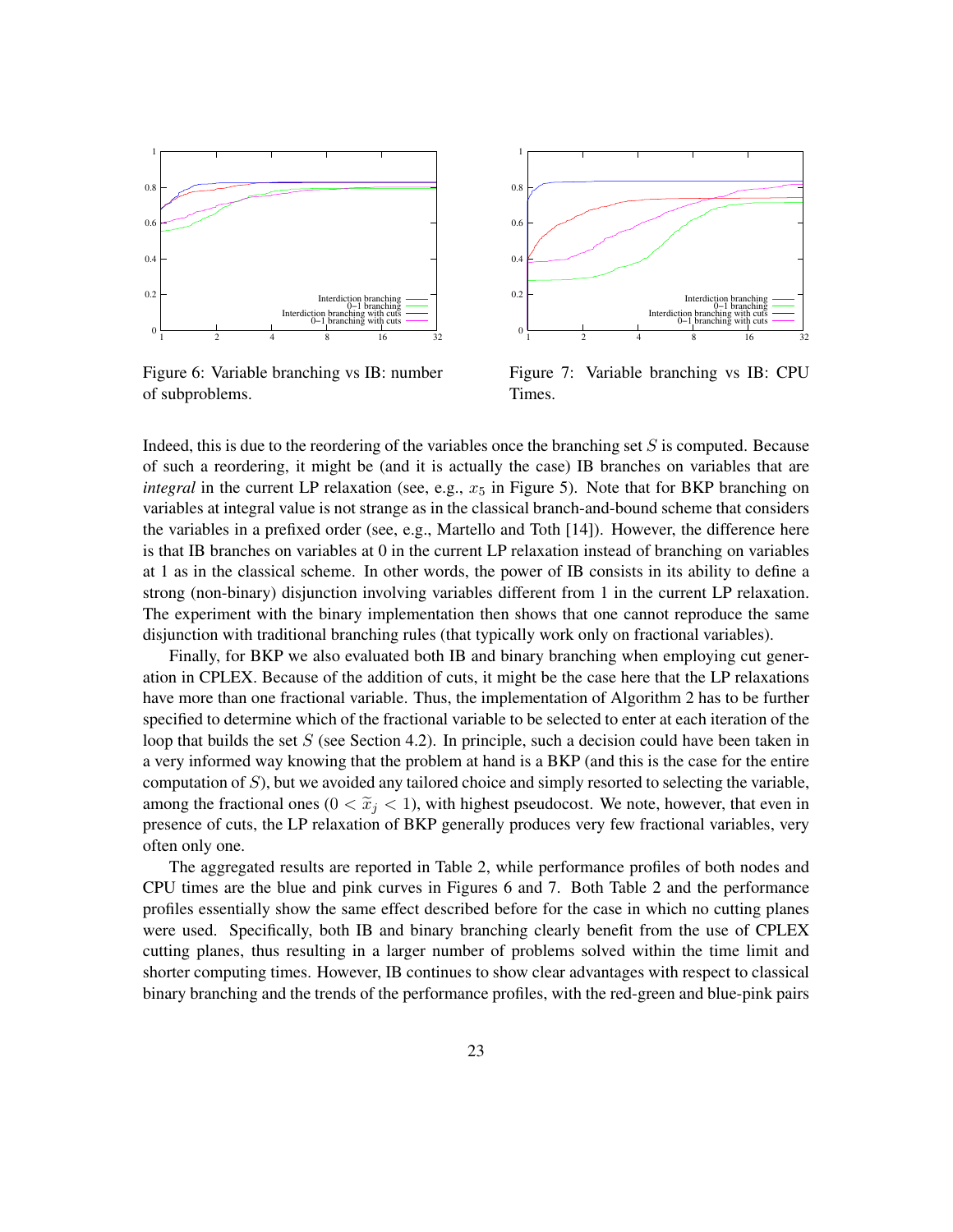|                             |                  | $m = 100$ |                                |  |      |                                                                                          |                |                 | $m = 120$                            |  |                  |                                                        |                   |  |
|-----------------------------|------------------|-----------|--------------------------------|--|------|------------------------------------------------------------------------------------------|----------------|-----------------|--------------------------------------|--|------------------|--------------------------------------------------------|-------------------|--|
|                             |                  |           | arithmetic mean                |  |      |                                                                                          | geometric mean | arithmetic mean |                                      |  |                  | geometric mean                                         |                   |  |
| $\boldsymbol{v}$            | $\boldsymbol{n}$ |           | $0 - 1$                        |  | IB   | $0 - 1$                                                                                  | IB             |                 | $0 - 1$                              |  | <b>IB</b>        | $0 - 1$                                                | <b>IB</b>         |  |
| $\mathcal{D}_{\mathcal{L}}$ |                  |           | $50(20)$ 39.41 (20) 28.83      |  |      | 0.94                                                                                     |                |                 | $0.80$ (19) 118.65 (20) 77.49        |  |                  | 2.24                                                   | 1.61              |  |
|                             |                  |           | 1,257,841.45 360,106.85        |  |      | 396.96                                                                                   |                |                 | 145.51 3,705,276.47 971,255.95       |  |                  | 2,481.64                                               | 763.41            |  |
|                             |                  |           | $60(19)$ 252.77 (19) 197.75    |  |      | 2.18                                                                                     |                |                 | $1.58$ (19) $403.16$ (19) 159.47     |  |                  | 7.50                                                   | 4.82              |  |
|                             |                  |           | 6,654,547.21 2,377,041.68      |  |      | 926.16                                                                                   |                |                 | 390.41   12,056,479.58 1,897,376.26  |  |                  |                                                        | 3,987.08 1,473.12 |  |
|                             |                  |           | $70(16)$ 531.98 (17) 367.60    |  |      | 2.31                                                                                     |                |                 | $1.66$ (17) 678.88 (17) 288.35       |  |                  | 1.83                                                   | 1.50              |  |
|                             |                  |           | 16, 104, 171.69 4, 321, 404.50 |  |      | 119.99                                                                                   |                |                 | 64.85 20, 126, 021.82 3, 247, 175.41 |  |                  | 94.44                                                  | 55.03             |  |
|                             |                  |           | $80(13)$ 154.85 (14) 125.08    |  |      | 5.26                                                                                     |                |                 | $4.72$ (17) $308.04$ (18)            |  | 89.41            | 2.16                                                   | 1.38              |  |
|                             |                  |           | 4,552,826.54 1,395,661.54      |  |      | 1,174.92                                                                                 |                |                 | 672.48   9,309,853.12 966,178.47     |  |                  | 184.31                                                 | 86.39             |  |
|                             |                  |           | $90(9)$ 5.38 (9) 1.60          |  |      | 0.52                                                                                     |                |                 | $0.45 \ (12)$ $0.30 \n(12)$          |  | 0.30             | 0.30                                                   | 0.30              |  |
|                             |                  |           | 129,098.56 12,118.44           |  |      | 443.78                                                                                   | 6.87           |                 | 1,131.08                             |  | 676.33           | 3.18                                                   | 2.82              |  |
|                             |                  |           | $100 (11)$ 113.00 (11) 20.00   |  |      | 0.64                                                                                     |                | $0.55$ (13)     |                                      |  | 3.95 $(13)$ 1.64 | 0.55                                                   | 0.50              |  |
|                             |                  |           | 2,668,660.45 168,958.91        |  |      | 6.11                                                                                     |                |                 | 464.39 100,859.31 14,329.77          |  |                  | 7.36                                                   | 5.66              |  |
| $\mathcal{E}$               |                  | 50(19)    | 0.39(19)                       |  | 0.39 | 0.33                                                                                     |                | $0.33$ (20)     | $\overline{2.37}$ (20)               |  | 1.99             | 0.44                                                   | 0.47              |  |
|                             |                  |           | 4,496.63 1,757.11              |  |      | 61.30                                                                                    |                |                 | $35.53$ $34,418.71$ $23,336.35$      |  |                  | 50.67                                                  | 28.48             |  |
|                             |                  | 60(17)    | 0.52(17)                       |  | 0.46 | 0.35                                                                                     | 0.34           |                 | $(20)$ 68.45 (20)                    |  | 35.20            | 1.28                                                   | 1.27              |  |
|                             |                  |           | 11,270.29 2,845.82             |  |      | 100.72                                                                                   |                |                 | $50.90$   2,075,146.30 413,624.00    |  |                  | 891.04                                                 | 437.45            |  |
|                             |                  |           | $70 (16)$ 66.46 (16) 35.27     |  |      | 1.80                                                                                     |                |                 | $1.45$ (19) 682.41 (20) 427.78       |  |                  | 31.17                                                  | 25.00             |  |
|                             |                  |           | 1,964,402.38 400,697.94        |  |      | 767.96                                                                                   |                |                 |                                      |  |                  | 334.25 17,056,587.16 4,952,817.16 116,284.75 36,971.57 |                   |  |
|                             |                  |           | $80(18)$ 97.32 (18) 99.32      |  |      | 3.44                                                                                     |                |                 | $2.74$ (17) 377.66 (18) 252.76       |  |                  | 3.83                                                   | 3.87              |  |
|                             |                  |           | 2,799,942.61 1,074,442.56      |  |      | 3,801.27 1,700.36 11,321,562.00 2,756,197.59                                             |                |                 |                                      |  |                  |                                                        | 3,880.31 1,679.92 |  |
|                             |                  |           | $90(15)$ 647.10 (16) 488.76    |  |      | 7.19                                                                                     |                |                 | $4.41$ (17) 799.93 (17) 583.11       |  |                  | 30.73                                                  | 23.71             |  |
|                             |                  |           |                                |  |      | 18, 198, 739. 47 5, 170, 702. 40 39, 832. 30 7, 517. 93 21, 841, 217. 59 6, 113, 590. 65 |                |                 |                                      |  |                  | 42,675.89 16,982.53                                    |                   |  |
|                             |                  |           |                                |  |      | $100 (18)$ 1,223.36 (18) 750.19 17.92 11.47 (13) 528.19 (13) 368.81                      |                |                 |                                      |  |                  | 16.11                                                  | 12.47             |  |
|                             |                  |           |                                |  |      | 34,983,410.33 7,476,192.89 13,284.01 4,588.13 14,847,604.69 3,674,453.31                 |                |                 |                                      |  |                  | 29,246.47 9,797.45                                     |                   |  |

Table 2: Comparing variable branching with IB for the BKP with CPLEX cuts.

of curves being highly similar.

#### 6.2 Stable Set Experiments

Let  $G = (V, E)$  be an undirected graph with |V| vertices. A vertex subset  $W \subseteq V$  is called *stable* if no two elements of W are adjacent. The *stability number*  $\alpha(G)$  of G is the size of a maximum cardinality stable set of G. The SSP consists in computing a stable set of maximum cardinality. It is well known that a set of *clique inequalities* [16] associated with any set of cliques covering all edges of  $G$  provide a valid formulation for the SSP. In our experience, we consider a cliquecover of G generated by a greedy heuristic, as in [18]. The testbed consists of the 18 graphs with  $|V|$  < 400 from the DIMACS Second Challenge [8], available at the web site [5]. Details on the instances are given in Table 3. The computations were run on a machine equipped by 2 Intel Xeon 5150 processors clocked at 2.6 GHz and having 8MB RAM with CPLEX 12.2. CPLEX settings are identical to those described in the previous section.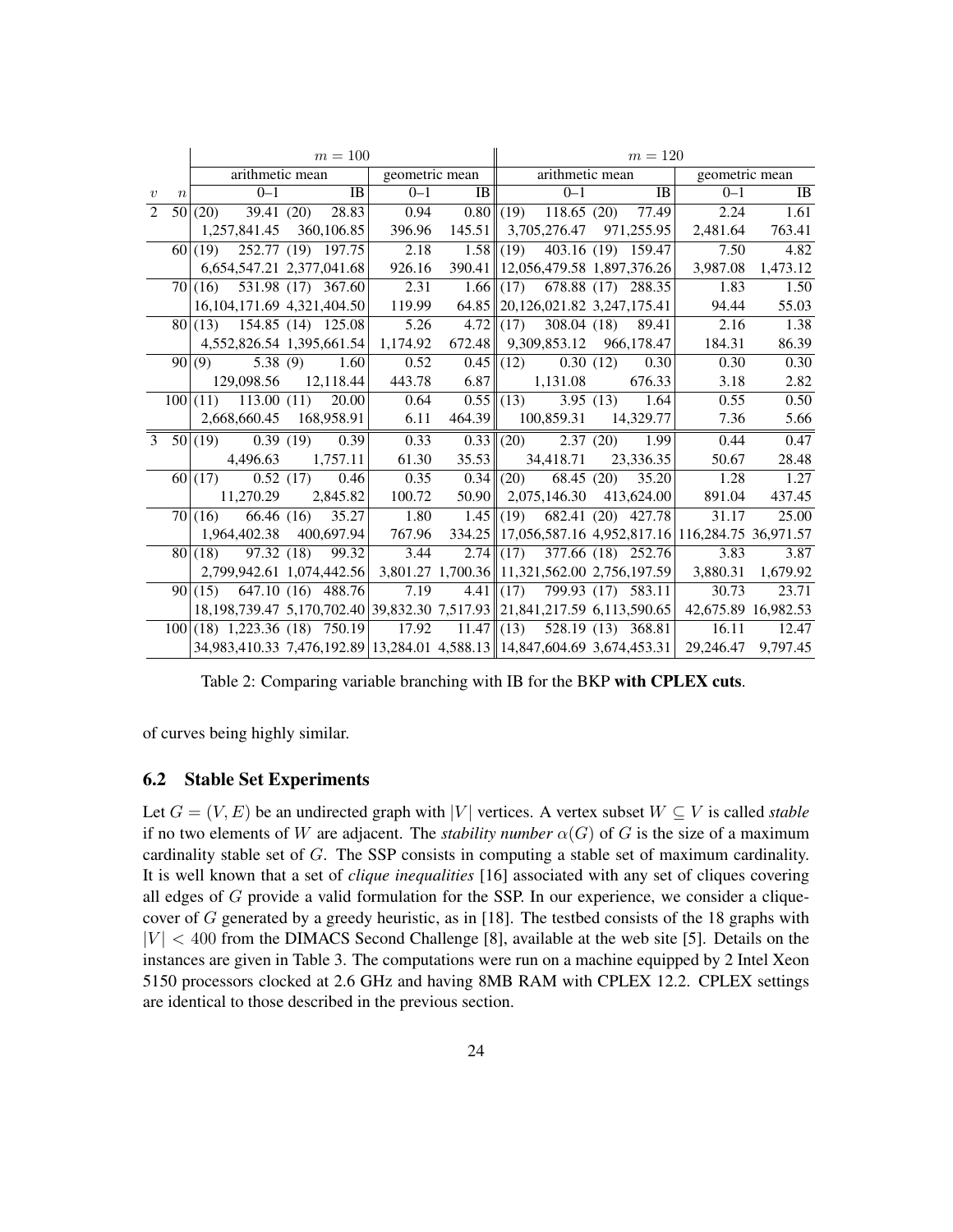| Graph                  | $\left V\right $ | E      | $\alpha(G)$ | LP relaxation | # of rows      |
|------------------------|------------------|--------|-------------|---------------|----------------|
|                        |                  |        |             |               | (clique ineq.) |
| brock200 <sub>-1</sub> | 200              | 5,066  | 21          | 39.58         | 1,637          |
| brock200 <sub>-2</sub> | 200              | 10,024 | 12          | 23.78         | 1,422          |
| $brock200_3$           | 200              | 7,852  | 15          | 29.74         | 1,626          |
| brock200 <sub>-4</sub> | 200              | 6,811  | 17          | 32.81         | 1,668          |
| C <sub>125.9</sub>     | 250              | 3,141  | 34          | 43.06         | 481            |
| c-fat200-5             | 200              | 11,427 | 58          | 66.67         | 7,561          |
| <b>DSJC125.1</b>       | 125              | 736    | 34          | 43.23         | 456            |
| <b>DSJC125.5</b>       | 125              | 3,891  | 10          | 17.05         | 643            |
| mann_a9                | 378              | 702    | 16          | 18.00         | 48             |
| $mann_a27$             | 1,035            | 1,980  | 126         | 135.00        | 468            |
| keller4                | 171              | 5,100  | 11          | 15.00         | 511            |
| p_hat300-1             | 300              | 33,917 | 8           | 17.71         | 1,124          |
| p_hat300-2             | 300              | 22,922 | 25          | 36.51         | 2,017          |
| p_hat300-3             | 300              | 11,460 | 36          | 57.72         | 3,147          |
| san200_0.7_2           | 200              | 5,970  | 18          | 22.19         | 990            |
| san200_0.9_3           | 200              | 1,990  | 44          | 47.17         | 1,136          |
| $san200_0.7$           | 200              | 6,032  | 18          | 35.75         | 1,671          |
| sanr200_0.9            | 200              | 2,037  | 42          | 60.20         | 1,130          |

Table 3: DIMACS graphs: instances description and formulations data.

In the SSP experiments instead of using Algorithm 2 to (heuristically) solve the IBLP problems, we used the results of Section 4.3, to reformulate IBLP as an MIP and then used CPLEX itself to provide a heuristic solution. Specifically, the objective function of the IBLP evaluated at the root node is min  $\sum y_i$  (see, Section 4.1), while in the other subproblems, the objective coefficients (instead of all 1s) are set to the negation of the pseudocosts evaluated by CPLEX (a variable with high pseudocost is preferred to be in the branching set). When building the IBLP one can exploit the fact that a variable (vertex) k fixed to one implies that all variables in its neighborhood (in  $G$ ) are fixed to zero. This results in smaller IBLP problems and produces a considerable speed-up.

The reason for not using Algorithm 2 in the SSP context is that, as opposed to BKP, the solution of each LP relaxation is time consuming and, in general, not very informative due to high amount of symmetry of the classical formulation. Thus, formulating IBLP as a MIP allows better exploitation of preprocessing techniques, fast enumeration and heuristics that result in branching sets of smaller size in competitive computing times with respect to those obtained by a straightforward implementation of Algorithm 2. Note that the power of ingredients like preprocessing, fast enumeration and heuristics also leads to (slightly) smaller branching sets in the BKP case but at a much higher price in terms of computing time because of the negligible amount of time needed to solve the LP relaxation (even by using the simplex algorithm instead of Dantzig's procedure).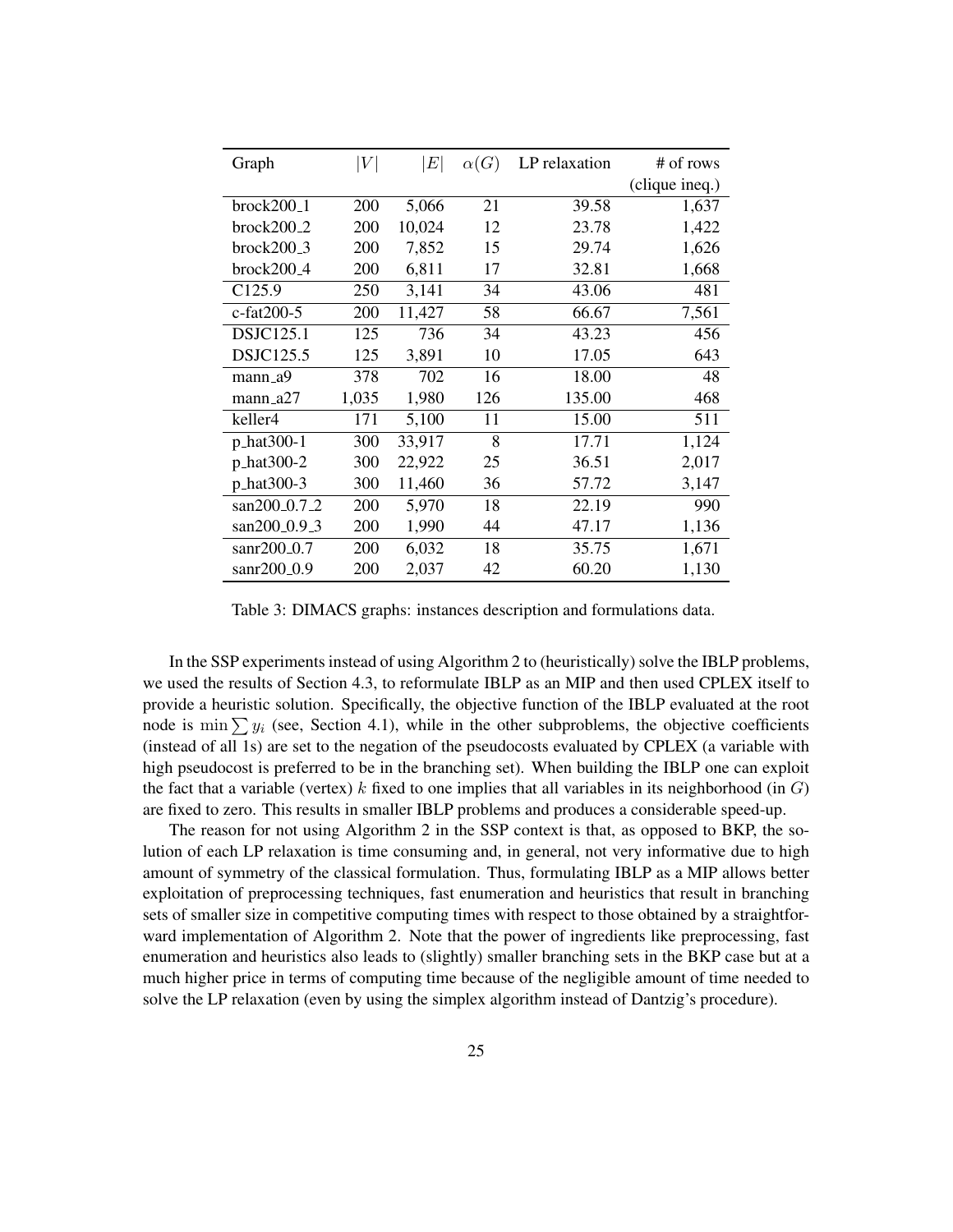Again for SSP, we used as initial incumbent solution the one provided by CPLEX at the root node. Concerning cutting plane generation, we performed experiments with and without CPLEX cuts without noticing appreciable differences in the trends. This was somehow expected because clique constraints, which would be the powerful ones in the CPLEX arsenal for SSP, do not play a fundamental role while adopting the so-called "intermediate" formulation with a clique-cover of G greedily generated. Thus, for the sake of conciseness and uniformity with respect to the initial configuration used for BKP, the experiments reported below are performed *without* CPLEX cuts activated.

CPLEX parameters for the ILBP solution are chosen so as to balance the tradeoff between solution quality (size of the branching set) and CPU time. The best (nondefault) settings found were:

CPX PARAM THREADS=4: parallel mode with 4 cores;

CPX PARAM MIPEMPHASIS=CPX MIPEMPHASIS FEASIBILITY;

CPX PARAM NODELIM=1000: node limit at the root node;

CPX PARAM NODELIM=10: node limit at subproblems different from root.

Last, but not least, the branching set is sorted in nonincreasing order of the vertex degree in the graph G.

The computational results are presented in Table 4, where the variable and IB branching schemes are compared in terms of computing time (Time in the table, expressed in CPU seconds), number of nodes (# Subproblems) and time for node (Time per sub, expressed in milliseconds of CPU). In addition, for IB, Table 4 reports the amount of time spent to solve IBLPs (IBLP, expressed in CPU seconds), the number of "genuine" decision nodes (# Genuine) and the number of fixings (# IB Fixings).

The results presented in Table 4 are quite satisfactory. Interdiction branching is faster than variable branching in 10 of the 18 of the instances, sometimes much faster, especially for harder instances. Because of the use of the MIP reformulation of IBLP and of CPLEX for solving it, it is hard(er) to compare the two approaches in terms of tree size. On the one hand, some enumeration is clearly done solving the IBLPs and that is not anymore tightly approximated by the overall number of binary nodes as was the case for BKP (see the discussion at the end of Section 5.1). On the other hand, the number of "genuine" subproblems gives a tight evaluation of the decision points that the enumeration scheme based on IB needs to face. That number is always much smaller than the number of branching nodes of a traditional variable branching approach and the general reduction in terms of computing time shows that spending some more effort to take more sophisticated decisions tends to pay off.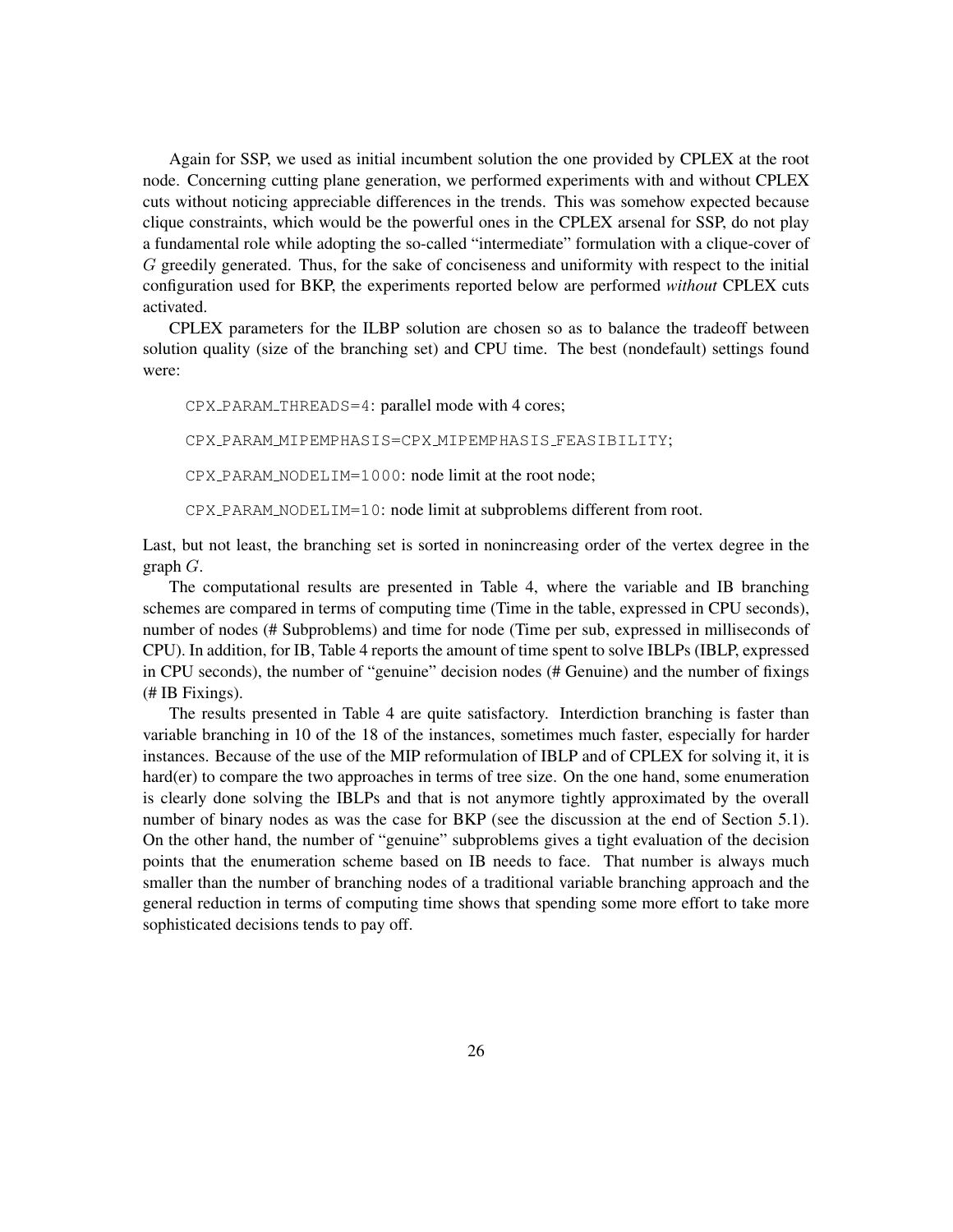|                          |           | 0-1 branching                 |        | <b>Interdiction Branching</b> |                   |         |                 |          |                                                         |
|--------------------------|-----------|-------------------------------|--------|-------------------------------|-------------------|---------|-----------------|----------|---------------------------------------------------------|
| Graph                    |           | Time Subproblems Time per sub |        | Time                          |                   |         |                 |          | <b>IBLP</b> Subproblems Genuine IB fixings Time per sub |
| name                     | (sec)     | (# )                          | (msec) | (sec)                         | (sec)             | (# )    | (# )            | $^{(#)}$ | (msec)                                                  |
| $brock200_1$             | 1,551.96  | 370,372                       | 4.19   | 1,028.37                      | 547.91            | 104.795 | 57,603          | 5,464    | 9.81                                                    |
| $brock200_2$             | 81.50     | 11,769                        | 6.92   | 63.20                         | 21.41             | 6,523   | 3,441           | 181      | 9.69                                                    |
| $brock200_3$             | 213.70    | 33,142                        | 6.45   | 130.35                        | 55.03             | 10,663  | 5.973           | 271      | 12.22                                                   |
| $brock200_4$             | 475.79    | 104,572                       | 4.55   | 308.49                        | 136.27            | 35,079  | 19,150          | 827      | 8.79                                                    |
| C <sub>125.9</sub>       | 5.19      | 6,093                         | 0.85   | 33.61                         | 28.25             | 3,070   | 1,754           | 496      | 10.95                                                   |
| $c$ -fat $200-5$         | 6.30      | 47                            | 134.04 | 8.02                          | 0.45              | 51      | 27              | $\Omega$ | 157.25                                                  |
| <b>DSJC125.1</b>         | 3.44      | 4,259                         | 0.81   | 40.13                         | 36.35             | 2,792   | 1,505           | 747      | 14.37                                                   |
| DSJC125.5                | 4.34      | 1,307                         | 3.32   | 4.88                          | 2.32              | 760     | 417             | 13       | 6.42                                                    |
| mann_a9                  | 0.01      | 5                             | 2.00   | 0.02                          | 0.01              | 3       | 3               | $\Omega$ | 6.67                                                    |
| mann_a27                 | 3.32      | 10,755                        | 0.31   | 44.82                         | 42.67             | 1,975   | 1,176           | 416      | 22.69                                                   |
| keller4                  | 16.91     | 6,429                         | 2.63   | 18.44                         | 13.10             | 1,701   | 955             | 168      | 10.84                                                   |
| p_hat300-1               | 56.05     | 5,198                         | 10.78  | 43.25                         | 14.00             | 5,074   | 2,674           | 27       | 8.52                                                    |
| p_hat300-2               | 167.59    | 8.576                         | 19.54  | 117.24                        | 51.03             | 3.924   | 2.064           | 228      | 29.88                                                   |
| p_hat300-3               | 22,449.20 | 1,104,172                     | 20.33  | 6,307.62                      | 2937.63           | 211,749 | 116,737         | 18,125   | 29.79                                                   |
| san200 <sub>-0.7-2</sub> | 4.42      | 822                           | 5.38   | 4.00                          | 1.85              | 321     | 176             | 7        | 12.46                                                   |
| san200_0.9_3             | 2.88      | 595                           | 4.84   | 13.49                         | 9.73              | 1,247   | 744             | 55       | 10.82                                                   |
| sanr200 $\Omega$ .7      | 1,067.42  | 203,077                       | 5.26   | 626.92                        | 307.15            | 66.509  | 36,429          | 2.921    | 9.43                                                    |
| $san200_0.9$             | 6,223.24  | 2,054,850                     | 3.03   |                               | 5,318.50 4,295.58 |         | 351,634 203,835 | 41,772   | 15.13                                                   |

Table 4: Comparing variable branching with IB for the SSP.

## 7 Conclusions

We proposed an  $n$ -ary branching method for binary programs designed to overcome the difficulties often encountered with standard branching on variables. This is based on looking at the branching decision as a bilevel problem in which the current incumbent solution is taken into account in the attempt of only targeting improving tree directions.

We have shown that it is not necessary to solve the bilevel programming problem neither to optimality nor even directly, in the sense that one can solve heuristically relaxed versions of it. Finally, we have shown that the  $n$ -ary branching scheme can be efficiently implemented within a binary tree, thus making the approach compatible for most of the commercial and noncommercial MIP solvers.

We gave evidence through a computational study on difficult BKP and SSP instances from the literature that such a method helps reducing significantly the size of the search tree with respect to variable branching, and, in general, the running time.

Interdiction branching can be incorporated within any branch-and-cut framework, even in a hybrid manner, i.e., interleaved with standard variable branching. We believe that the framework could still be improved by good primal heuristics or cutting planes, and the extension of the method to general MIPs is the subject of continuing research.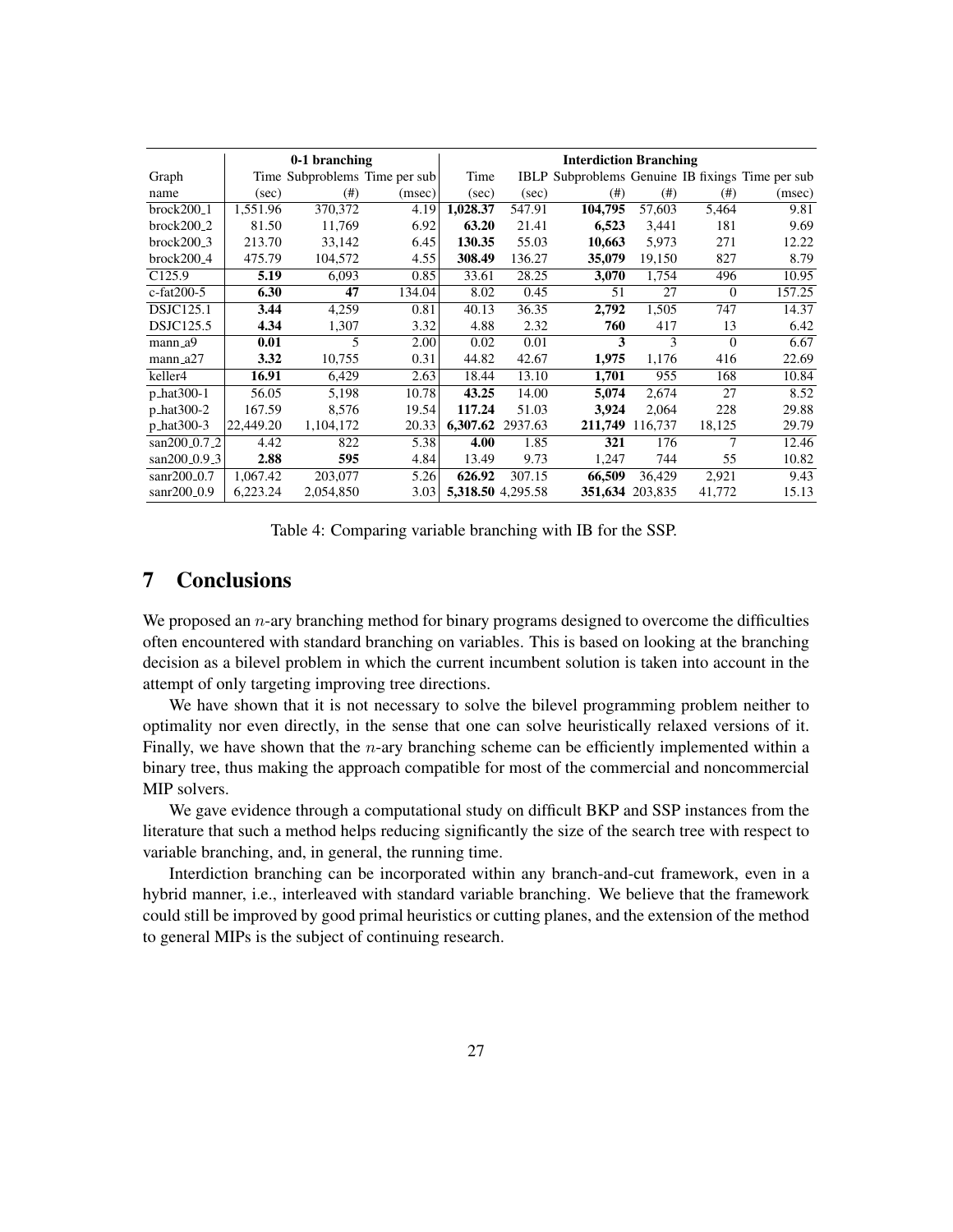### References

- [1] T. Achterberg, T. Koch, and A. Martin. Branching rules revisited. *Operations Research Letters*, 33:42–54, 2005.
- [2] O. Ben-Ayed and C. Blair. Computational difficulties of bilevel linear programming. *Operations Research*, 38:556–560, 1990.
- [3] P. Calamai and L. Vicente. Generating quadratic bilevel programming problems. *ACM Transactions on Mathematical Software*, 20:103–119, 1994.
- [4] S.T. DeNegre and T.K. Ralphs. A Branch-and-Cut Algorithm for Bilevel Integer Programming. In *Proceedings of the Eleventh INFORMS Computing Society Meeting*, pages 65–78, 2009.
- [5] DIMACS. ftp://dimacs.rutgers.edu/pub/challenge/graph/ benchmarks/clique.
- [6] P. Hansen, B. Jaumard, and G. Savard. New branch-and-bound rules for linear bilevel programming. *SIAM Journal on Scientific and Statistical Computing*, 13:1194–1217, 1992.
- [7] R. Jeroslow. The polynomial hierarchy and a simple model for competitive analysis. *Mathematical Programming*, 32:146–164, 1985.
- [8] D.S. Johnson and M.A. Trick (Eds.). *Cliques, Coloring and Satisfiability: the 2nd DIMACS Implementation Challenge*. American Mathematical Society, Providence, RI, 1996.
- [9] M. Karamanov and G. Cornuéjols. Branching on general disjunctions. Working Paper, 2007.
- [10] J.T. Linderoth and M.W.P. Savelsbergh. A computational study of search strategies for mixed integer programming. *INFORMS Journal on Computing*, 11:173–187, 1999.
- [11] Z-Q. Luo, J-S. Pang, and D. Ralph. *Mathematical Programs with Equilibrium Constraints*. Cambridge University Press, 1996.
- [12] A. Mahajan and T.K. Ralphs. Experiments with branching using general disjunctions. In *The Proceedings of the Eleventh INFORMS Computing Society Meeting*, pages 101–118, 2009.
- [13] A. Mahajan and T.K. Ralphs. On the complexity of selecting disjunctions in integer programming. *SIAM Journal on Optimization*, 20:2181–2198, 2010.
- [14] S. Martello and P. Toth. *Knapsack Problems: Algorithms and Computer Implementations*. Wiley, Chichester, 1990.
- [15] J.T. Moore and J.F. Bard. The mixed integer linear bilevel programming problem. *Operations Research*, 38(5):911–921, 1990.